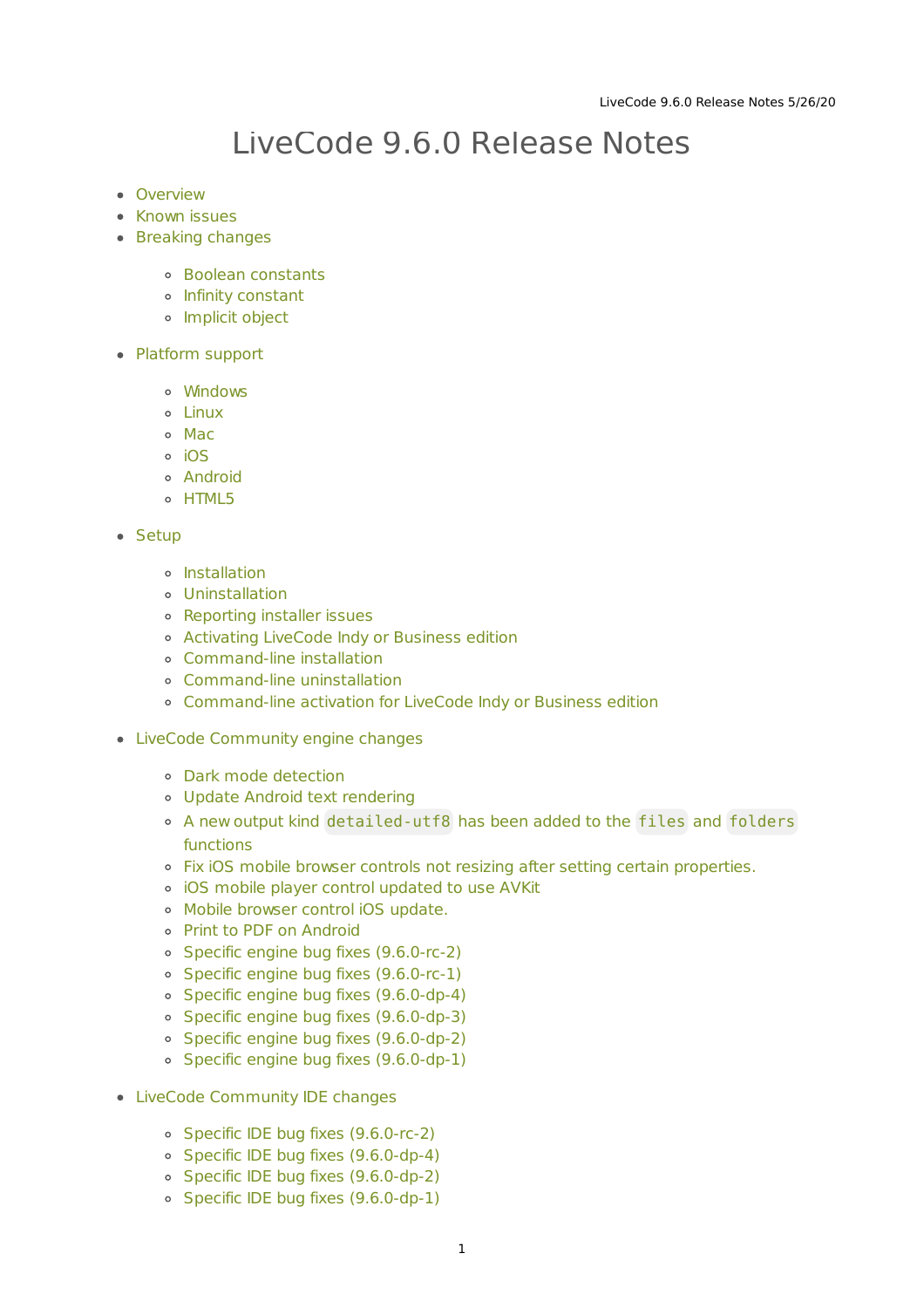- LiveCode [Community](#page-14-0) extension changes
	- [Navigation](#page-14-1) Bar widget
	- SVG Icon [widget](#page-14-2)
	- [Browser](#page-14-3) widget
	- Tree View [widget](#page-15-0)
	- [Android](#page-15-1) Utilities module
	- Specific extension bug fixes [\(9.6.0-rc-1\)](#page-16-0)
	- Specific extension bug fixes [\(9.6.0-dp-4\)](#page-16-1)
	- Specific extension bug fixes [\(9.6.0-dp-3\)](#page-16-2)
	- Specific extension bug fixes [\(9.6.0-dp-2\)](#page-16-3)
- [LiveCode](#page-16-4) Indy engine changes
	- [Camera](#page-16-5) Control Focus Mode
	- [cameraControl](#page-17-0) no longer automatically configures the audio and video input devices when created.
	- Specific engine bug fixes [\(9.6.0-rc-2\)](#page-11-2)
	- Specific engine bug fixes [\(9.6.0-rc-1\)](#page-11-3)
	- Specific engine bug fixes [\(9.6.0-dp-3\)](#page-12-0)
	- Specific engine bug fixes [\(9.6.0-dp-2\)](#page-12-1)
- LiveCode Indy [extension](#page-18-0) changes
	- Android Barcode [Scanner](#page-18-1) widget
	- o [Speech](#page-18-2) Library
	- Specific extension bug fixes [\(9.6.0-rc-1\)](#page-16-0)
	- Specific extension bug fixes [\(9.6.0-dp-4\)](#page-16-1)
- [LiveCode](#page-19-0) builder changes
	- LiveCode Builder [Language](#page-19-1)
	- [LiveCode](#page-21-0) Builder Host Library
	- Specific builder bug fixes [\(9.6.0-rc-1\)](#page-21-1)
	- Specific builder bug fixes [\(9.6.0-dp-3\)](#page-21-2)
- [Dictionary](#page-21-3) additions
- [Previous](#page-22-0) release notes

# <span id="page-1-0"></span>**Overview**

LiveCode 9.0 enables access to libraries and platform APIs written in many other languages thanks to the community-funded 'Infinite LiveCode' project.

This includes a greatly improved LiveCode Builder virtual machine.

LiveCode 9.0 contains many additional improvements to support LiveCode app developers, including:

A new "spinner" widget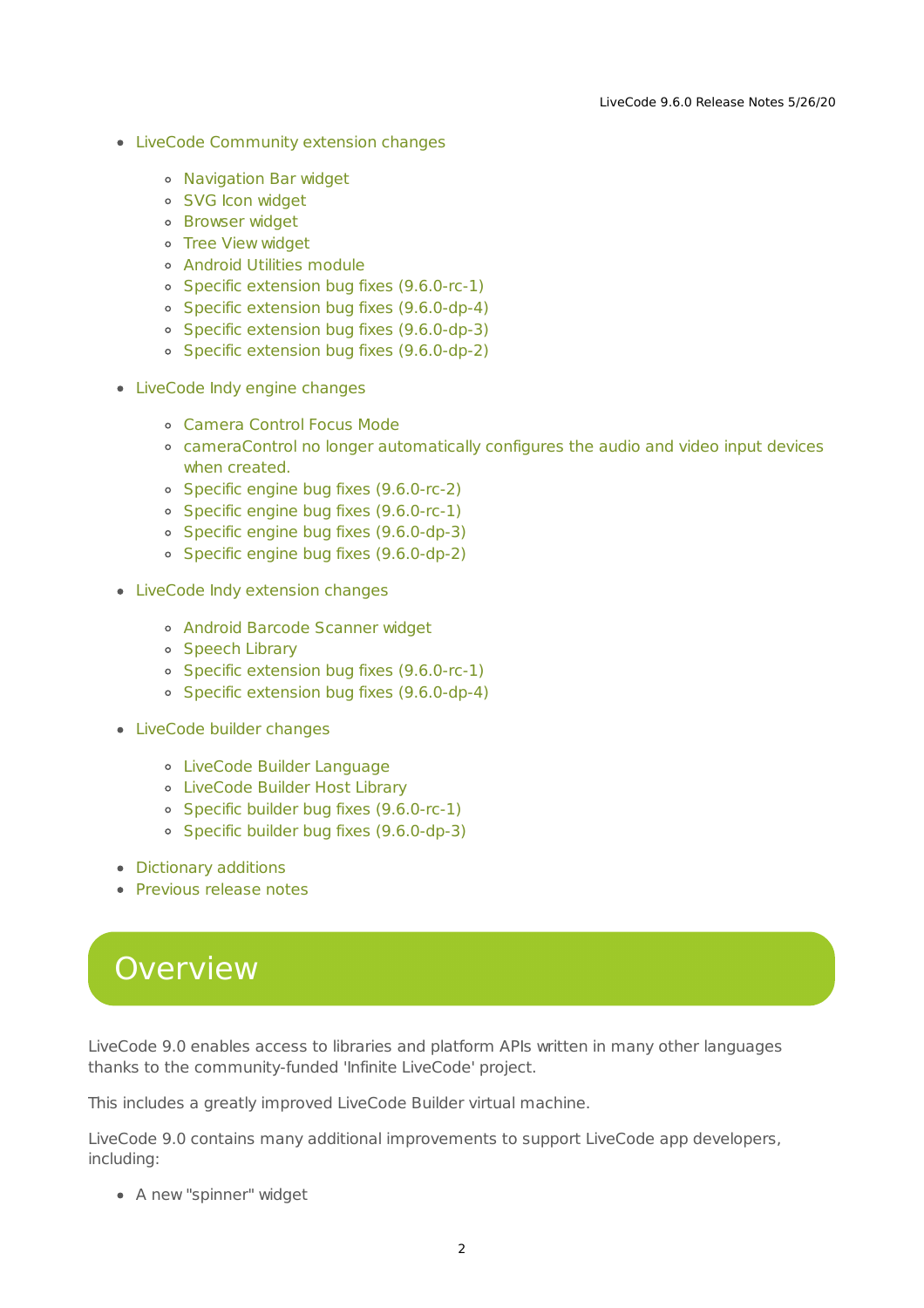- OAuth2 authentication library for use with web APIs (e.g. Facebook, Google and GitHub)
- A command argument parser library for building command-line standalones
- Updates and performance improvements for existing widgets

# <span id="page-2-0"></span>Known issues

- The installer will currently fail if you run it from a network share on Windows. Please copy the installer to a local disk before launching on this platform.
- The browser widget does not work on 32-bit Linux.
- 64-bit standalones for Mac OS X do not have support for audio recording.

# <span id="page-2-1"></span>Breaking changes

### <span id="page-2-2"></span>Boolean constants

In this release, boolean constants true and false have been changed so that they resolve to values of boolean type (rather than string). This will affect any uses of the is strictly operator on such values, i.e. previously the following were true:

true is strictly a string false is strictly a string

Now, they are both false, and the following are true:

true is strictly a boolean false is strictly a boolean

Boolean constants passed as elements of arrays to LCB handlers will not require conversion to boolean values in LCB - in fact any attempt to do so assuming they are strings will cause an error. Any array elements which are intended to be booleans in LCB should be checked for their type before conversion. For example, any of the following could be done by an LCB library user:

```
put true into tArray["enabled"]
put "true" into tArray["enabled"]
put (tVar is not "enabled") into tArray["enabled"]
```
An LCB handler to which tArray is passed should do the following: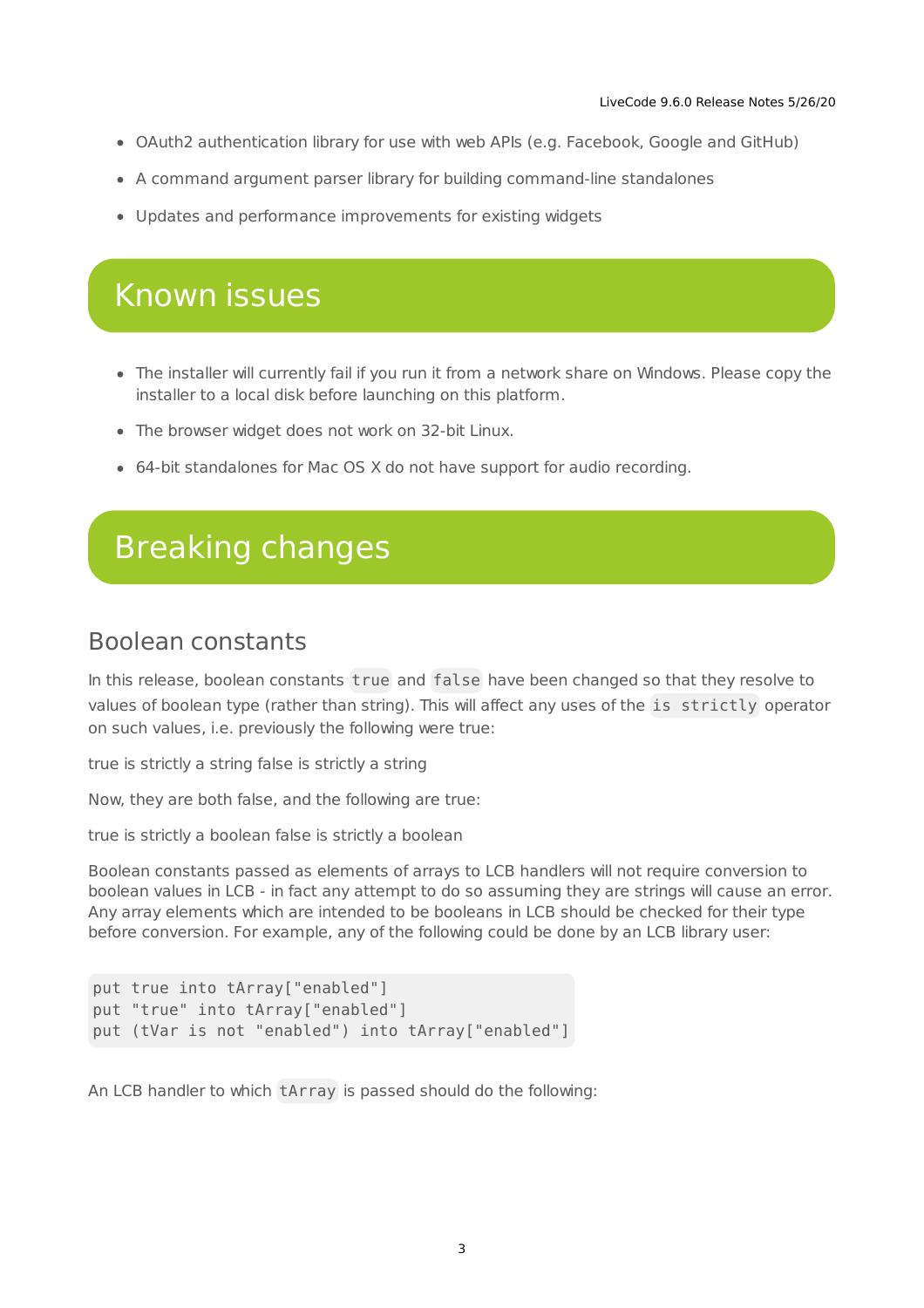```
variable tEnabled as Boolean
if tArray["enabled"] is a boolean then
   put tAction["enabled"] into tEnabled
else
   put tAction["enabled"] parsed as boolean into tEnabled
end if
```
# <span id="page-3-0"></span>Infinity constant

The constant infinity has been added to the language in this release. As a result, the unquoted literal infinity is now reserved. Any existing uses of it should be quoted, as otherwise it will resolve to the floating point value representing infinity, rather than the string "infinity".

# <span id="page-3-1"></span>Implicit object

A number of LCB commands use an implicit object to provide context for their execution. Some of these commands also allow specifying an explicit object. These commands are:

- execute script
- send
- post
- image from file
- resolve file new in this version

In previous releases execute script and image from file would use

this card of the defaultStack as the implicit object even if called from a widget. The send and post commands, however, used this card of the defaultStack when in a library module handler and the host widget when in a widget module handler. This release changes execute script and image from file to also use the host widget as the implicit object. This means, for example, that image from file will resolve a relative file path relative to the stackFile the host widget is on rather than the stackFile of the defaultStack .

# <span id="page-3-2"></span>Platform support

The engine supports a variety of operating systems and versions. This section describes the platforms that we ensure the engine runs on without issue (although in some cases with reduced functionality).

### <span id="page-3-3"></span>**Windows**

LiveCode supports the following versions of Windows: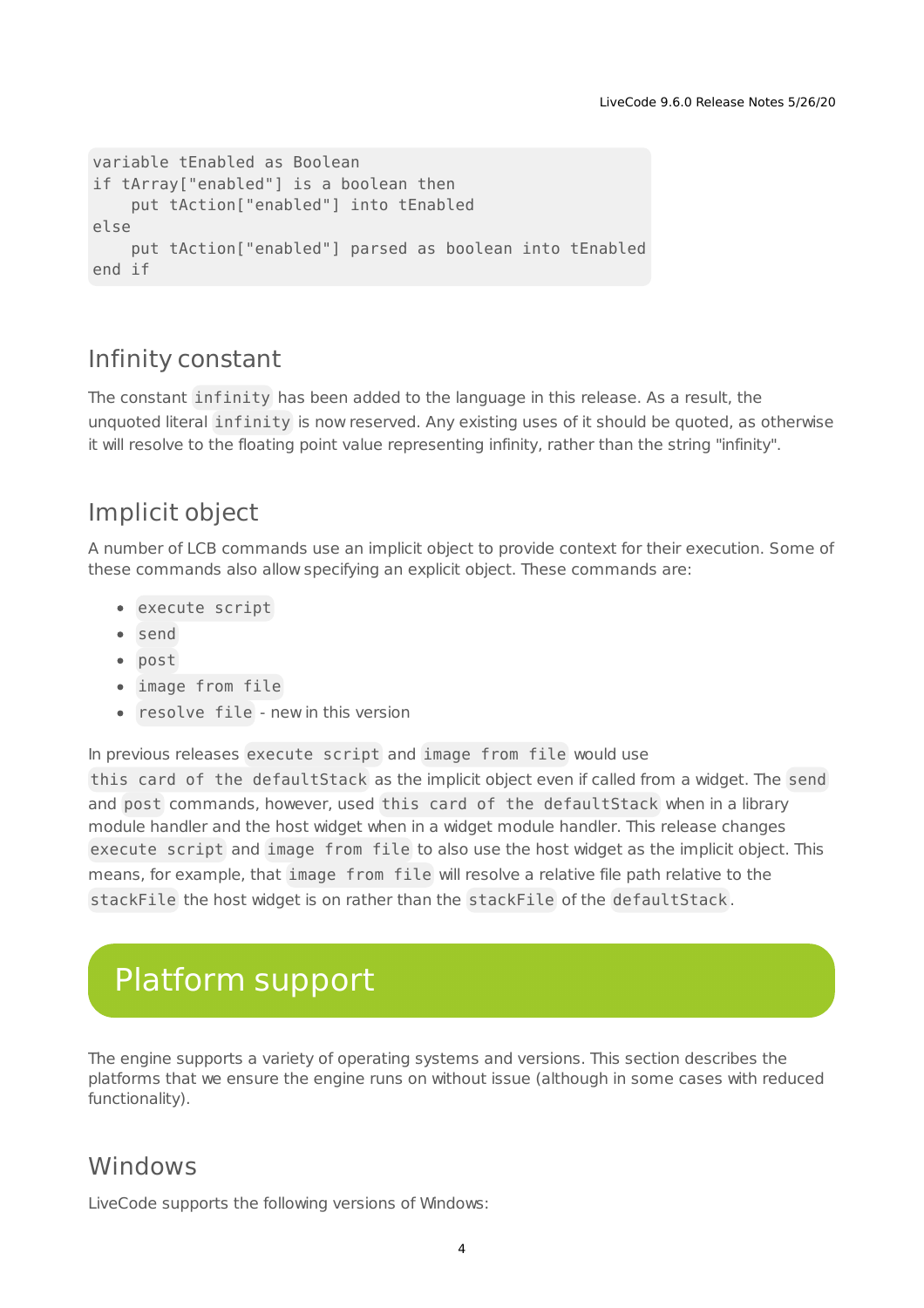- Windows 7 (both 32-bit and 64-bit)
- Windows Server 2008
- Windows 8.x (Desktop)
- Windows 10

**Note:** On 64-bit Windows installations, LiveCode runs as a 32-bit application through the WoW layer.

### <span id="page-4-0"></span>Linux

LiveCode supports the following Linux distributions, on 32-bit or 64-bit Intel/AMD or compatible processors:

- Ubuntu 14.04 and 16.04
- $\bullet$  Fedora 23 & 24
- Debian 7 (Wheezy) and 8 (Jessie) [server]
- CentOS 7 [server]

LiveCode may also run on Linux installations which meet the following requirements:

- Required dependencies for core functionality:
	- o glibc 2.13 or later
	- glib 2.0 or later
- Optional requirements for GUI functionality:
	- GTK/GDK 2.24 or later
	- Pango with Xft support
	- esd (optional, needed for audio output)
	- mplayer (optional, needed for media player functionality)
	- lcms (optional, required for color profile support in images)
	- gksu (optional, required for privilege elevation support)

**Note:** If the optional requirements are not present then LiveCode will still run but the specified features will be disabled.

**Note:** The requirements for GUI functionality are also required by Firefox and Chrome, so if your Linux distribution runs one of those, it will run LiveCode.

**Note:** It may be possible to compile and run LiveCode Community for Linux on other architectures but this is not officially supported.

### <span id="page-4-1"></span>Mac

The Mac engine supports:

- 10.9.x (Mavericks)
- 10.10.x (Yosemite)
- $\bullet$  10.11.x (El Capitan)
- 10.12.x (Sierra)
- 10.13.x (High Sierra)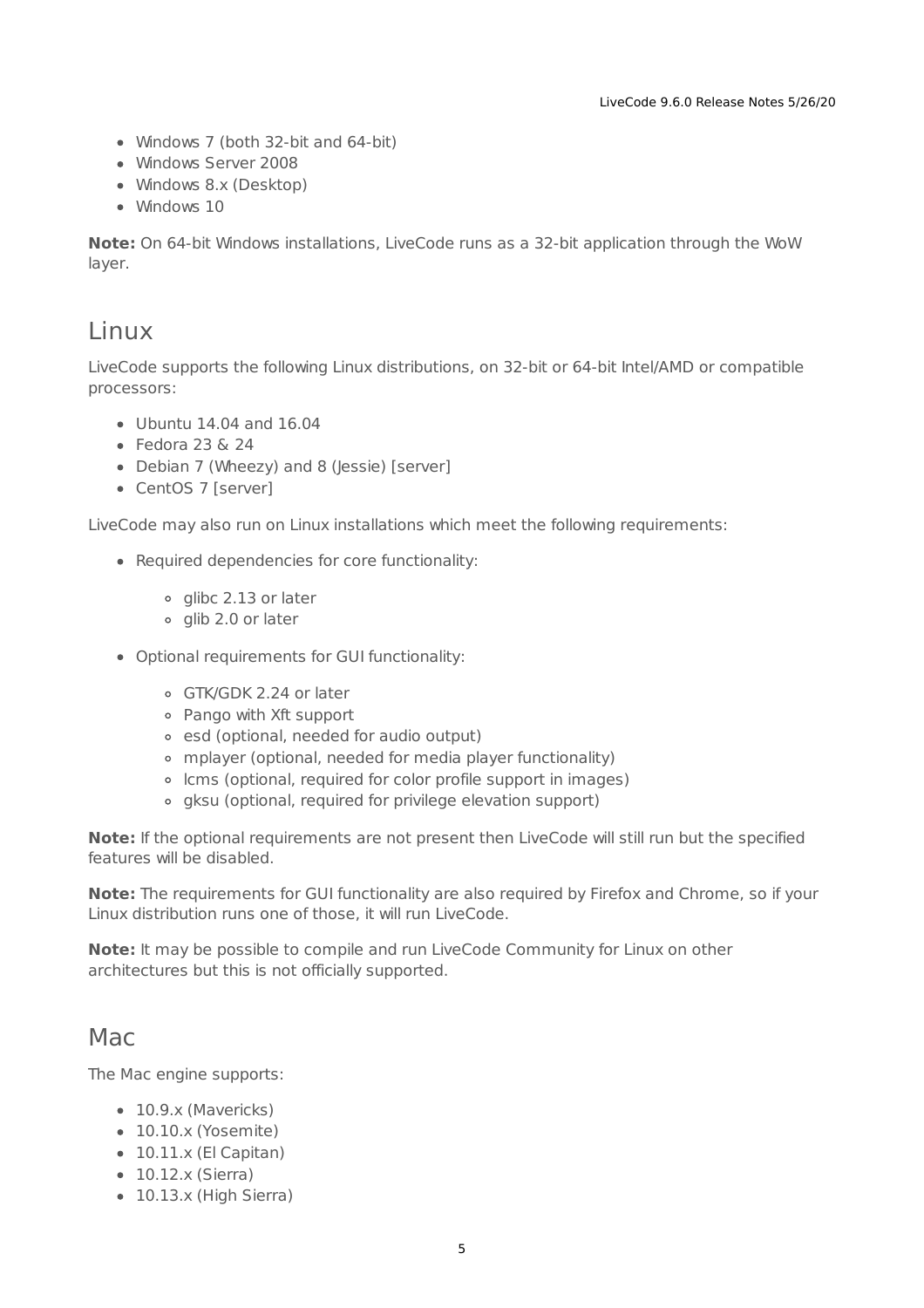- $\bullet$  10.14.x (Mojave)
- $\bullet$  10.15.x (Catalina)

## <span id="page-5-0"></span>iOS

iOS deployment is possible when running LiveCode IDE on a Mac, and provided Xcode is installed and has been set in LiveCode Preferences (in the Mobile Support pane).

Currently, the supported versions of Xcode are:

- Xcode 8.2 on MacOS X 10.11
- Xcode 9.2 on MacOS 10.12 (Note: You need to upgrade to 10.12.6)
- Xcode 10.1 on MacOS 10.13 (Note: You need to upgrade to 10.13.4)
- Xcode 11.3 on MacOS 10.14 (Note: You need to upgrade to 10.14.4)
- Xcode 11.4 on MacOS 10.15 (Note: You need to upgrade to 10.15.2)

It is also possible to set other versions of Xcode, to allow testing on a wider range of iOS simulators. For instance, on MacOS 10.12 (Sierra), you can add Xcode 8.2 in the Mobile Support preferences, to let you test your stack on the iOS Simulator 10.2.

We currently support building against the following versions of the iOS SDK:

- 10.2 (included in Xcode 8.2)
- 11.2 (included in Xcode 9.2)
- 12.1 (included in Xcode 10.1)
- 13.2 (included in Xcode 11.3)
- 13.4 (included in Xcode 11.4)

### <span id="page-5-1"></span>Android

LiveCode allows you to save your stack as an Android application, and also to deploy it on an Android device or simulator from the IDE.

Android deployment is possible from Windows, Linux and Mac OSX.

The Android engine supports devices using x86, x86-64, ARM and ARM64 processors. It will run on the following versions of Android:

- $\bullet$  5.0-5.1 (Lollipop)
- 6.0 (Marshmallow)
- 7.x (Nougat)
- $\bullet$  8.x (Oreo)
- 9.0 (Pie)
- $\bullet$  10.0 (O)

To enable deployment to Android devices, you need to download the [Android](https://developer.android.com/sdk/index.html#Other) SDK, and then use the 'Android SDK Manager' to install:

- the latest "Android SDK Tools"
- the latest "Android SDK Platform Tools"

You also need to install the Java Development Kit (JDK). On Linux, this usually packaged as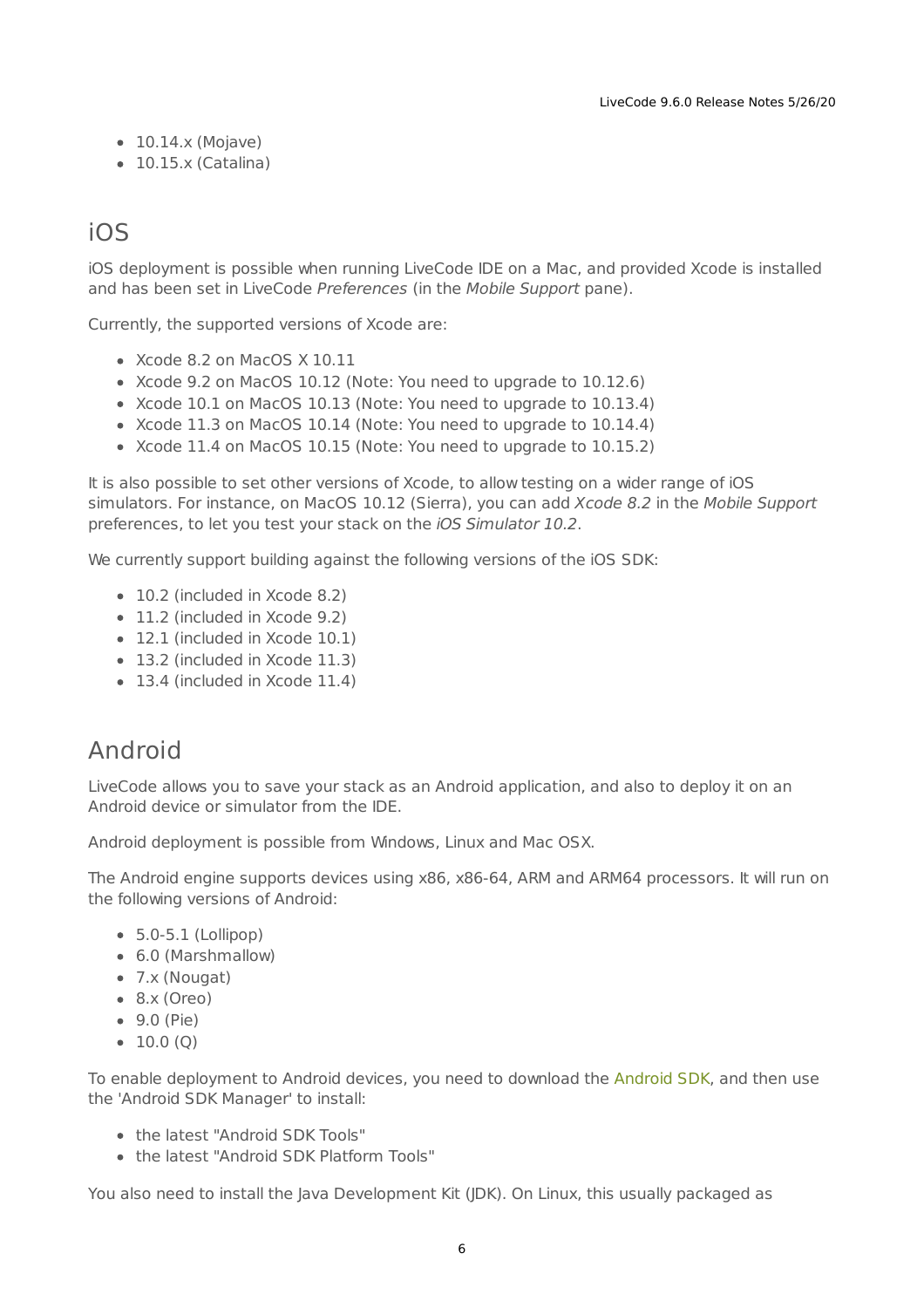"openjdk". LiveCode requires JDK version 1.6 or later.

Once you have set the path of your Android SDK in the "Mobile Support" section of the LiveCode IDE's preferences, you can deploy your stack to Android devices.

Some users have reported successful Android Watch deployment, but it is not officially supported.

### <span id="page-6-0"></span>HTML5

LiveCode applications can be deployed to run in a web browser, by running the LiveCode engine in JavaScript and using modern HTML5 JavaScript APIs.

HTML5 deployment does not require any additional development tools to be installed.

LiveCode HTML5 standalone applications are currently supported for running in recent versions of [Mozilla](https://www.mozilla.org/firefox/new/) Firefox, Google [Chrome](https://www.google.com/chrome/) or [Safari](https://support.apple.com/HT204416). For more information, please see the "HTML5 Deployment" guide in the LiveCode IDE.

<span id="page-6-1"></span>

### <span id="page-6-2"></span>Installation

Each version of LiveCode installs can be installed to its own, separate folder. This allow multiple versions of LiveCode to be installed side-by-side. On Windows (and Linux), each version of LiveCode has its own Start Menu (or application menu) entry. On Mac OS X, each version has its own app bundle.

On Mac OS X, install LiveCode by mounting the .dmg file and dragging the app bundle to the Applications folder (or any other suitable location).

For Windows and Linux, the default installation locations when installing for "All Users" are:

| <b>Platform</b> | Path                                                                          |
|-----------------|-------------------------------------------------------------------------------|
| Windows         | <x86 files="" folder="" program="">/RunRev/LiveCode <version></version></x86> |
| Linux           | /opt/livecode/livecode- <version></version>                                   |

The installations when installing for "This User" are:

| <b>Platform</b> | <b>Path</b>                                                                                          |
|-----------------|------------------------------------------------------------------------------------------------------|
| Windows         | <user app="" data="" folder="" roaming="">/RunRev/Components/LiveCode<br/><version></version></user> |
| Linux           | ~/.runrev/components/livecode- <version></version>                                                   |

**Note:** If installing for "All Users" on Linux, either the **gksu** tool must be available, or you must manually run the LiveCode installer executable as root (e.g. using **sudo** or **su**).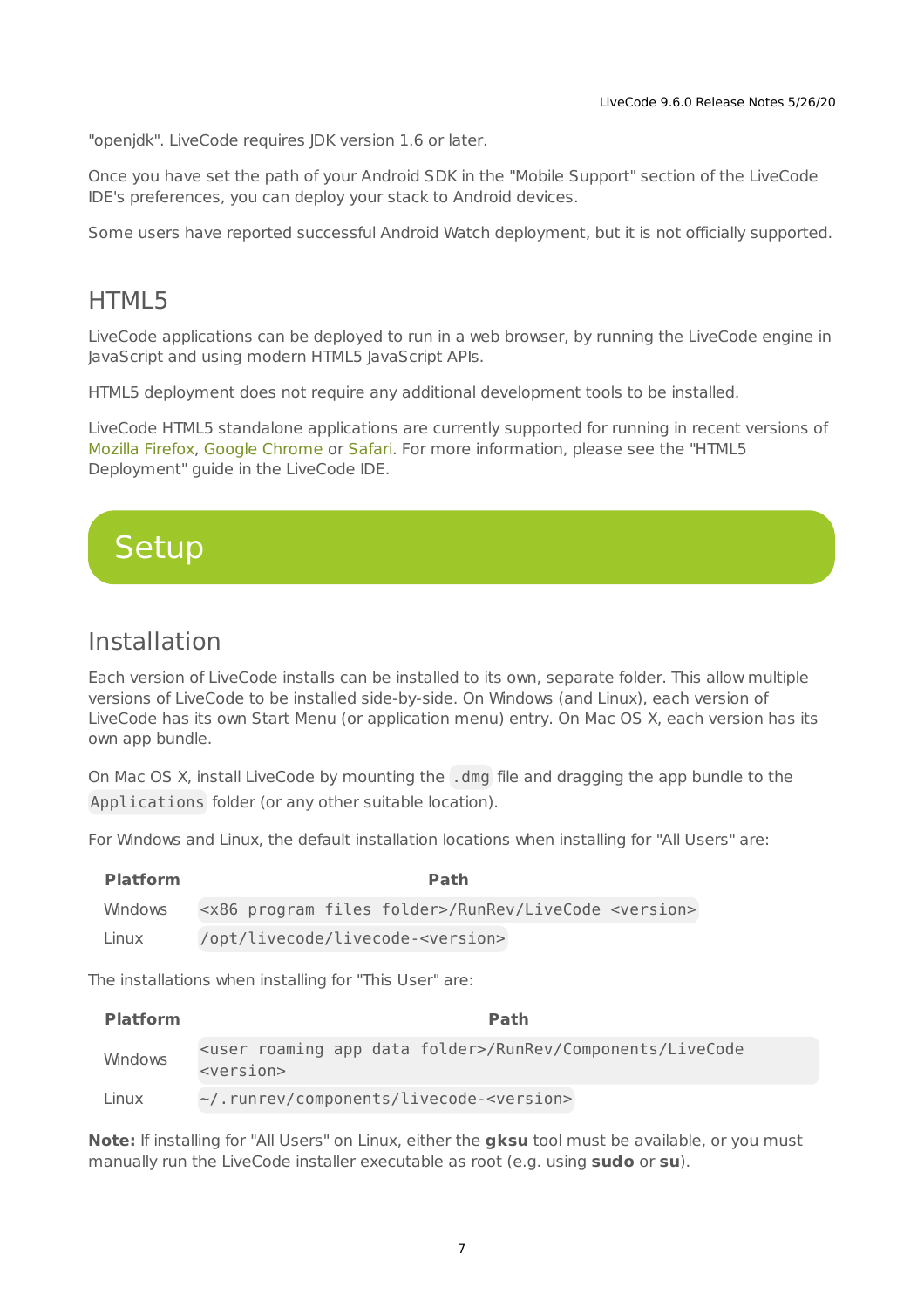### <span id="page-7-0"></span>Uninstallation

On Windows, the installer hooks into the standard Windows uninstall mechanism. This is accessible from the "Add or Remove Programs" applet in the windows Control Panel.

On Mac OS X, drag the app bundle to the Trash.

On Linux, LiveCode can be removed using the setup.x86 or setup.x86 64 program located in LiveCode's installation directory.

### <span id="page-7-1"></span>Reporting installer issues

If you find that the installer fails to work for you then please report it using the LiveCode Quality Control Centre or by emailing [support@livecode.com.](http://quality.livecode.com)

Please include the following information in your report:

- Your platform and operating system version
- The location of your home or user folder
- The type of user account you are using (guest, restricted, admin etc.)
- The installer log file.

The installer log file can be located as follows:

| <b>Platform</b> | <b>Path</b>                                                                                        |
|-----------------|----------------------------------------------------------------------------------------------------|
|                 | Windows 2000/XP <documents and="" folder="" settings="">/<user>/Local Settings/</user></documents> |
| Windows Vista/7 | <users folder="">/<user>/AppData/Local/RunRev/Logs</user></users>                                  |
| Linux           | <home>/.runrev/logs</home>                                                                         |

### <span id="page-7-2"></span>Activating LiveCode Indy or Business edition

The licensing system ties your product licenses to a customer account system, meaning that you no longer have to worry about finding a license key after installing a new copy of LiveCode. Instead, you simply have to enter your email address and password that has been registered with our customer account system and your license key will be retrieved automatically.

Alternatively it is possible to activate the product via the use of a specially encrypted license file. These will be available for download from the customer center after logging into your account. This method will allow the product to be installed on machines that do not have access to the internet.

### <span id="page-7-3"></span>Command-line installation

It is possible to invoke the installer from the command-line on Linux and Windows. When doing command-line installation, no GUI will be displayed. The installation process is controlled by arguments passed to the installer.

Run the installer using a command in the form:

```
<installer> install -ui [OPTION ...]
```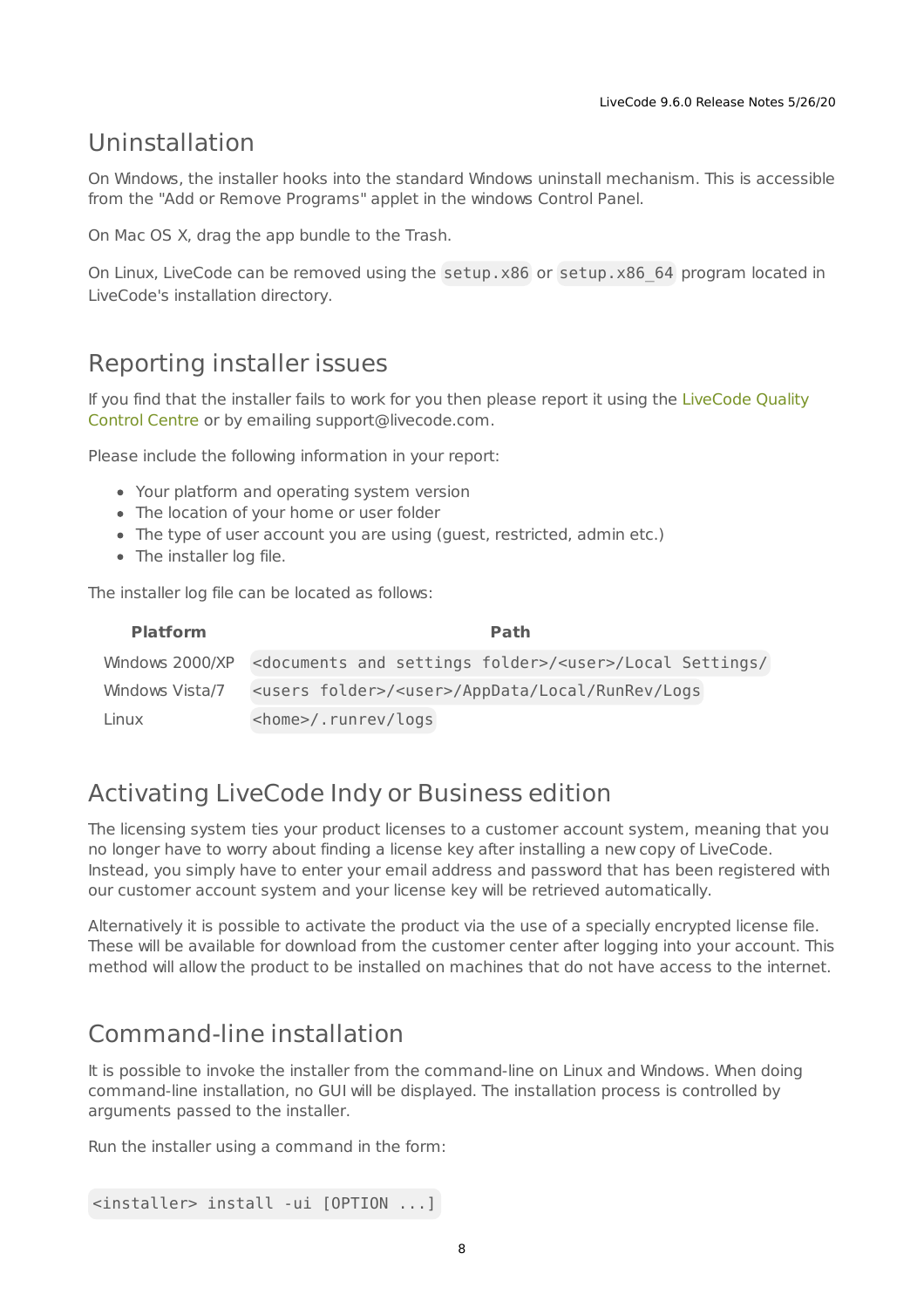where <installer> should be replaced with the path of the installer executable or app (inside the DMG) that has been downloaded. The result of the installation operation will be written to the console.

The installer understands any of the following OPTION s:

| <b>Option</b>         | <b>Description</b>                                                                                                             |
|-----------------------|--------------------------------------------------------------------------------------------------------------------------------|
| -allusers             | Install the IDE for "All Users". If not specified, LiveCode will be installed<br>for the current user only.                    |
| desktopshortcut       | Place a shortcut on the Desktop (Windows-only)                                                                                 |
| -startmenu            | Place shortcuts in the Start Menu (Windows-only)                                                                               |
| -location<br>LOCATION | The folder to install into. If not specified, the LOCATION defaults to those<br>described in the "Installation" section above. |
| -log LOGFILE          | The file to which to log installation actions. If not specified, no log is<br>generated.                                       |

**Note:** the command-line installer does not do any authentication. When installing for "All Users", you will need to run the installer command as an administrator.

As the installer is actually a GUI application, it needs to be run slightly differently from other command-line programs.

On Windows, the command is:

start /wait <installer> install -ui [OPTION ...]

### <span id="page-8-0"></span>Command-line uninstallation

It is possible to uninstall LiveCode from the command-line on Windows and Linux. When doing command-line uninstallation, no GUI will be displayed.

Run the uninstaller using a command of the form:

<uninstaller> uninstall -ui

Where is .setup.exe on Windows, and .setup.x86 on Linux. This executable, for both of the platforms, is located in the folder where LiveCode is installed.

The result of the uninstallation operation will be written to the console.

**Note:** the command-line uninstaller does not do any authentication. When removing a version of LiveCode installed for "All Users", you will need to run the uninstaller command as an administrator.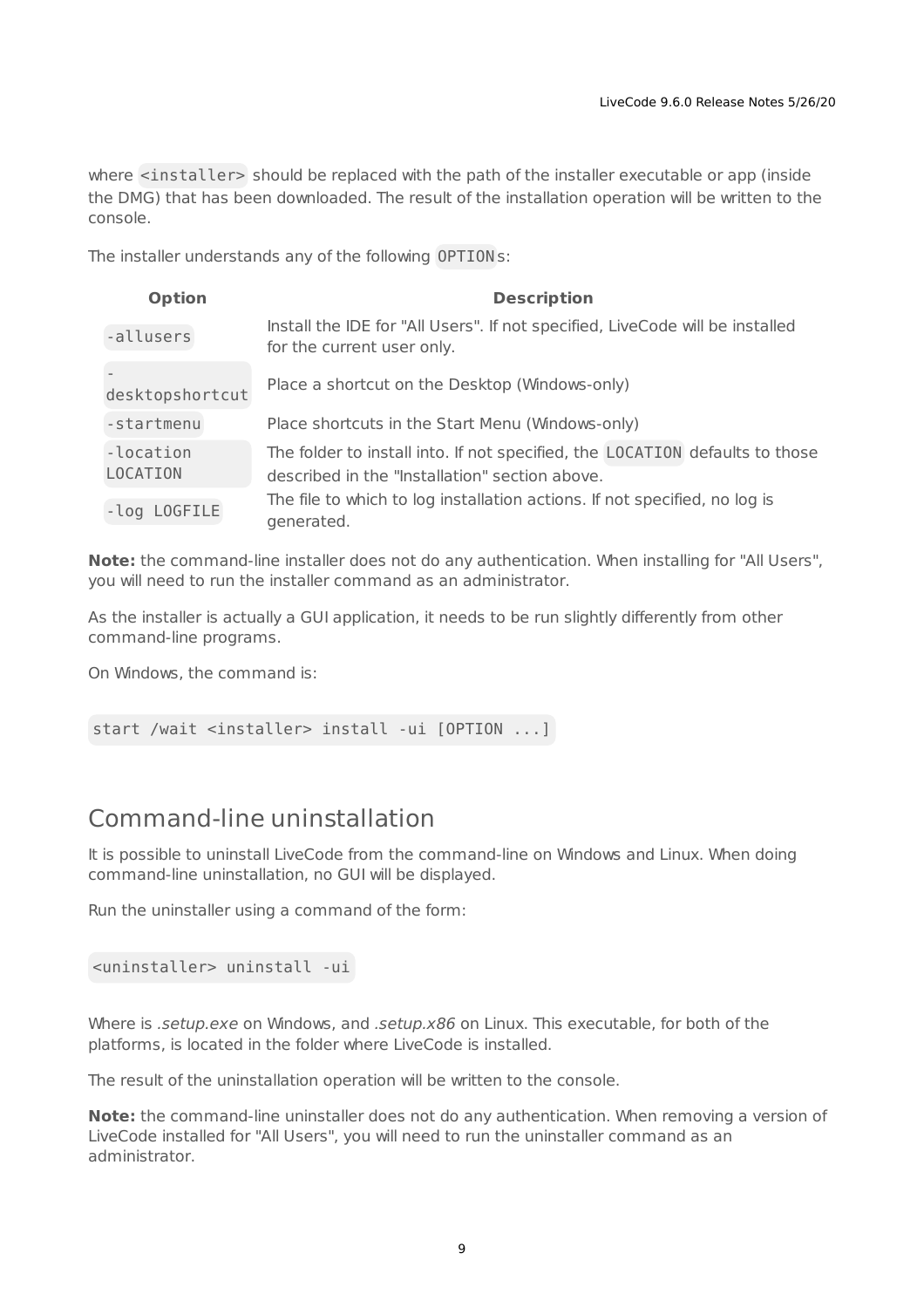### <span id="page-9-0"></span>Command-line activation for LiveCode Indy or Business edition

It is possible to activate an installation of LiveCode for all users by using the command-line. When performing command-line activation, no GUI is displayed. Activation is controlled by passing command-line arguments to LiveCode.

Activate LiveCode using a command of the form:

<livecode> activate -file LICENSEFILE -passphrase SECRET

where <livecode> should be replaced with the path to the LiveCode executable or app that has been previously installed.

This loads license information from the manual activation file LICENSEFILE , decrypts it using the given SECRET passphrase, and installs a license file for all users of the computer. Manual activation files can be downloaded from the My [Products](https://livecode.com/account/products/livecode) page in the LiveCode account management site.

It is also possible to deactivate LiveCode with:

<livecode> deactivate

Since LiveCode is actually a GUI application, it needs to be run slightly differently from other command-line programs.

On Windows, the command is:

```
start /wait <livecode> activate -file LICENSE -passphrase SECRET
start /wait <livecode> deactivate
```
On Mac OS X, you need to do:

```
<livecode>/Contents/MacOS/LiveCode activate -file LICENSE -passphrase SECRET
<livecode>/Contents/MacOS/LiveCode deactivate
```
# <span id="page-9-1"></span>LiveCode Community engine changes

### <span id="page-9-2"></span>Dark mode detection

A new systemAppearance property has been added which returns dark if the application is running in dark mode and light otherwise.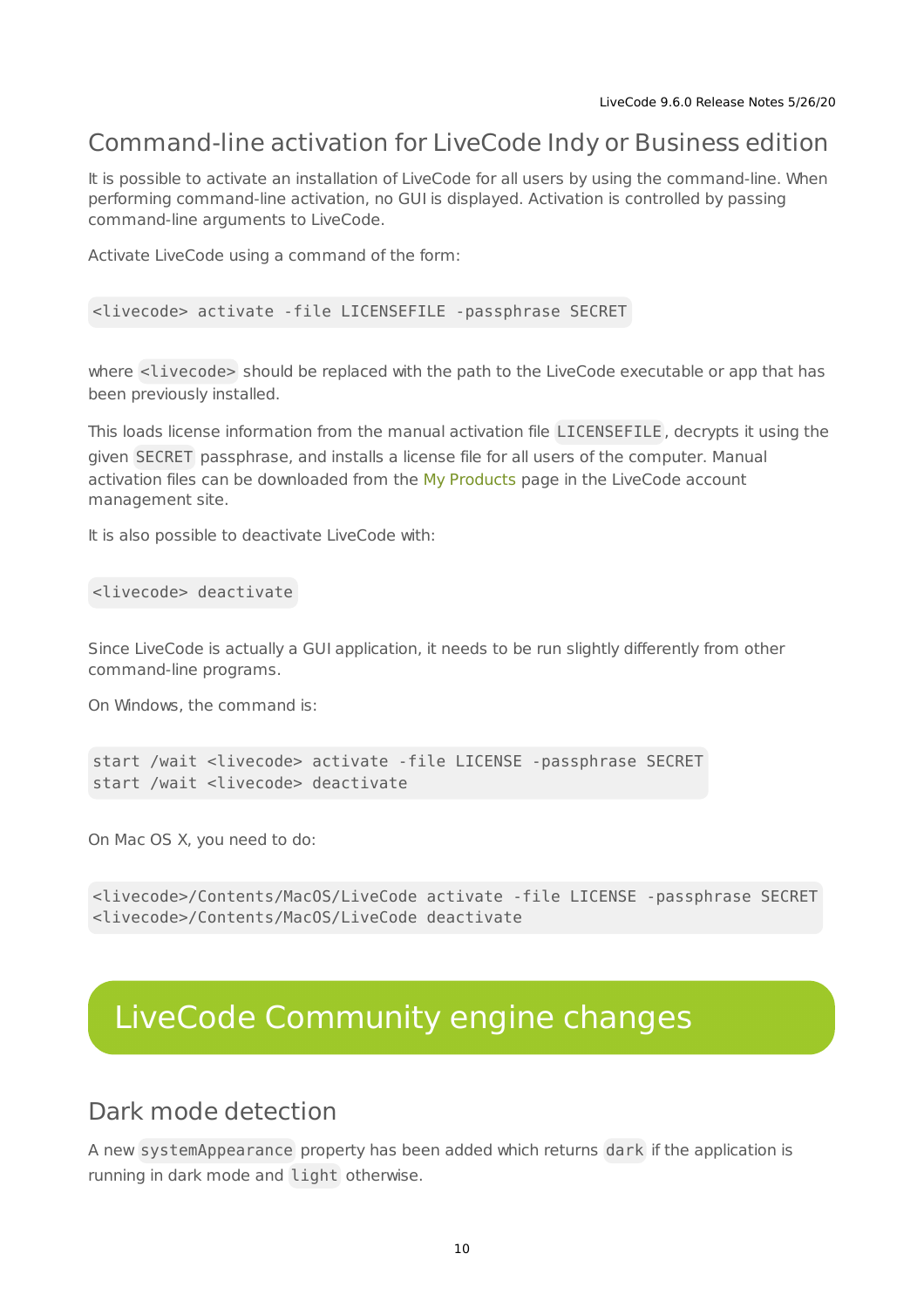A new systemAppearanceChanged message is now sent to the current card of the defaultStack when the system appearance changes.

## <span id="page-10-0"></span>Update Android text rendering

This update resolves issues with incorrect spacing between characters when drawing text on Android.

## <span id="page-10-1"></span>A new output kind detailed-utf8 has been added to the files and folders functions

The { long | detailed } { files | folders } of <folder> ,

files(<folder>, "detailed") , and folders(<folder>, "detailed") suffer from an anomaly bug where file and folder names are native encoded before being URL encoded to add to the list. The native encoding is can not represent many unicode codepoints and is therefore lossy.

The new detailed-utf8 output kind encodes file and folder names as utf8 before URL encoding them. This allows the names to be decoded via textDecode (URLDecode (<name>), "utf8").

### <span id="page-10-2"></span>Fix iOS mobile browser controls not resizing after setting certain properties.

Setting the mobile browser control 'dataDetectorTypes', 'allowsInlineMediaPlayback', and 'mediaPlaybackRequiresUserAction' properties will no longer prevent the underlying view from resizing to fit the configured rect of the browser control.

# <span id="page-10-3"></span>iOS mobile player control updated to use AVKit

The existing implementation of the mobile player control for iOS has been replaced with one based on the AVKit framework.

While every attempt has been made to ensure full compatibility with the previous implementation, differences between the frameworks used means that some features may not function as before or may no longer be available. These are listed below:

- mobileControlDo actions: **"begin seeking forward" - unsupported** "begin seeking backward" - unsupported \*\* "end seeking" - unsupported
- mobileControlSet properties: **"useApplicationAudioSession" - unsupported** "allowsAirPlay" - now covers all external playback
- mobileControlGet properties: \*\* "playbackState" values "seeking forward" and "seeking backward" unsupported
- Messages: **"playerEnterFullscreen" - enter fullscreen via user action not detected** "playerLeaveFullscreen" - leave fullscreen via user action not detected \*\* "playerMovieChanged" - unsupported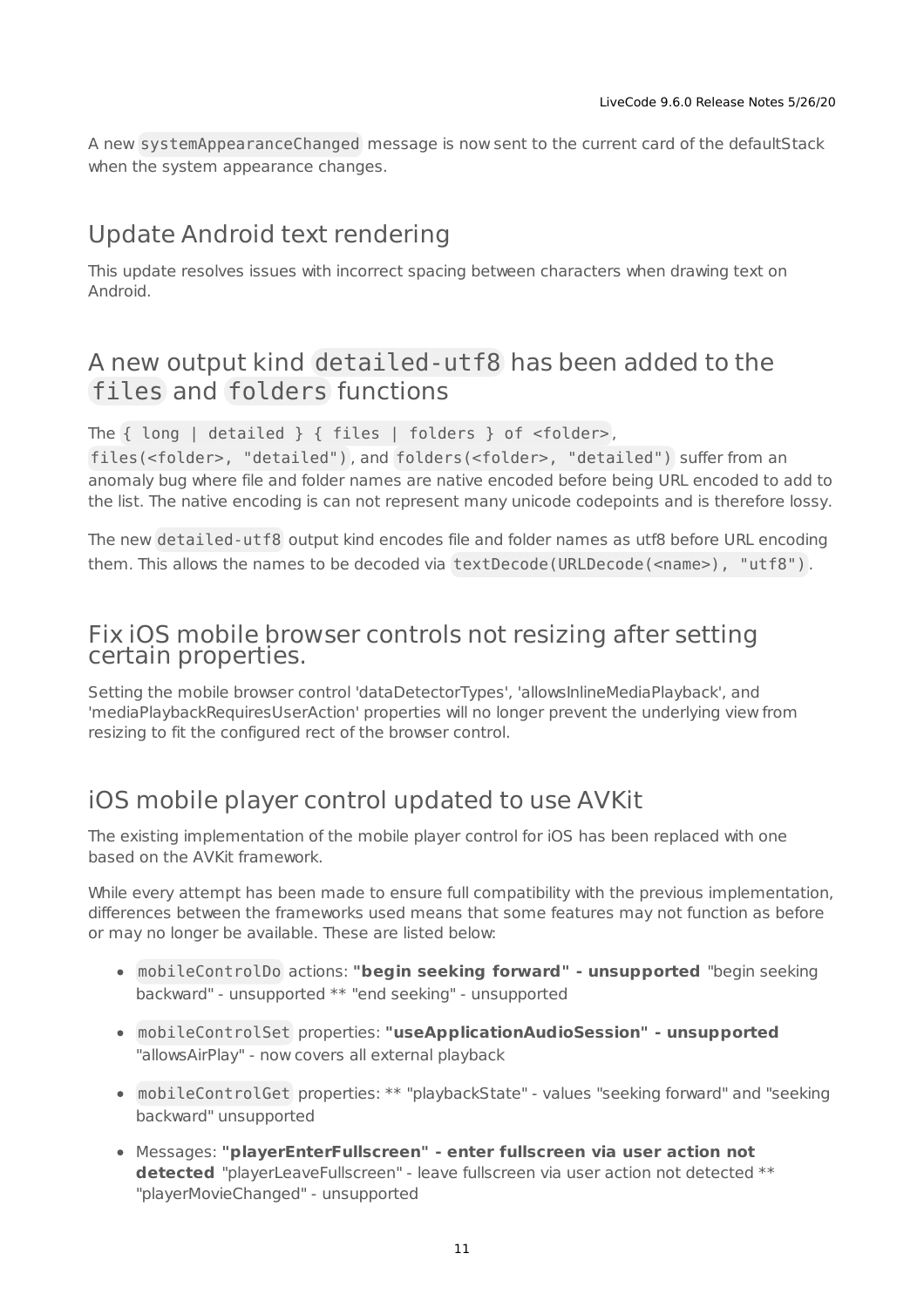## <span id="page-11-0"></span>Mobile browser control iOS update.

The mobile browser control has been updated to use the WebKit framework on iOS. This provides better performance on iOS devices.

## <span id="page-11-1"></span>Print to PDF on Android

The open printing to pdf ... command can now be used to direct printing to a PDF output file on Android devices.

# <span id="page-11-2"></span>Specific engine bug fixes (9.6.0-rc-2)

- [22729](http://quality.livecode.com/show_bug.cgi?id=22729) iOS frameworks are no longer signed with the app entitlements
- [22733](http://quality.livecode.com/show_bug.cgi?id=22733) Remove redundant warning from the standalone builder
- [22737](http://quality.livecode.com/show_bug.cgi?id=22737) Make sure the externals lcextd folder is not copied into the apk

# <span id="page-11-3"></span>Specific engine bug fixes (9.6.0-rc-1)

- [11554](http://quality.livecode.com/show_bug.cgi?id=11554) Removed inaccurate information about mobilePickDate on Android
- [19848](http://quality.livecode.com/show_bug.cgi?id=19848) Clarified in the docs how objects can still move when lockLocation is true
- [21305](http://quality.livecode.com/show_bug.cgi?id=21305) Improve performance of stackfile saving on Windows
- [22209](http://quality.livecode.com/show_bug.cgi?id=22209) Update copyright notice
- [22363](http://quality.livecode.com/show_bug.cgi?id=22363) Windows Player now shows the correct video frame when the currentTime is changed while playback is paused.
- [22433](http://quality.livecode.com/show_bug.cgi?id=22433) Clarified that selectionChanged is not sent when the text changes
- [22605](http://quality.livecode.com/show_bug.cgi?id=22605) iOS standalones now use a storyboard based splash with a centered image and background color
- [22663](http://quality.livecode.com/show_bug.cgi?id=22663) Add support for max width and max height parameters to mobilePickPhoto on Android
- [22684](http://quality.livecode.com/show_bug.cgi?id=22684) Ensure mobileSensorReading("location",false) returns a non-empty list
- [22686](http://quality.livecode.com/show_bug.cgi?id=22686) Corrected example in playerPropertyAvailable
- [22702](http://quality.livecode.com/show_bug.cgi?id=22702) Add ad-hoc signature to mac standalones, to allow mac apps to be opened on<br>22702 MasOF Gatalius MacOS Catalina
- [22718](http://quality.livecode.com/show_bug.cgi?id=22718) Fix error when accepting connections to a socket on some older Android devices

# <span id="page-11-4"></span>Specific engine bug fixes (9.6.0-dp-4)

- [21566](http://quality.livecode.com/show_bug.cgi?id=21566) Fix crash when opening and closing modal windows under some circumstances
- [22054](http://quality.livecode.com/show_bug.cgi?id=22054) Ensure mobilePickPhoto() proceeds after taking a photo on Samsung phones
- [22487](http://quality.livecode.com/show_bug.cgi?id=22487) mobilePick, mobilePickDate and ask dialog on iOS now use the correct colors in dark mode.
- [22596](http://quality.livecode.com/show_bug.cgi?id=22596) Included Android as supported in the playLoudness dictionary entry
- [22606](http://quality.livecode.com/show_bug.cgi?id=22606) Add support for opting out of iOS dark mode
- [22607](http://quality.livecode.com/show_bug.cgi?id=22607) Dark mode detection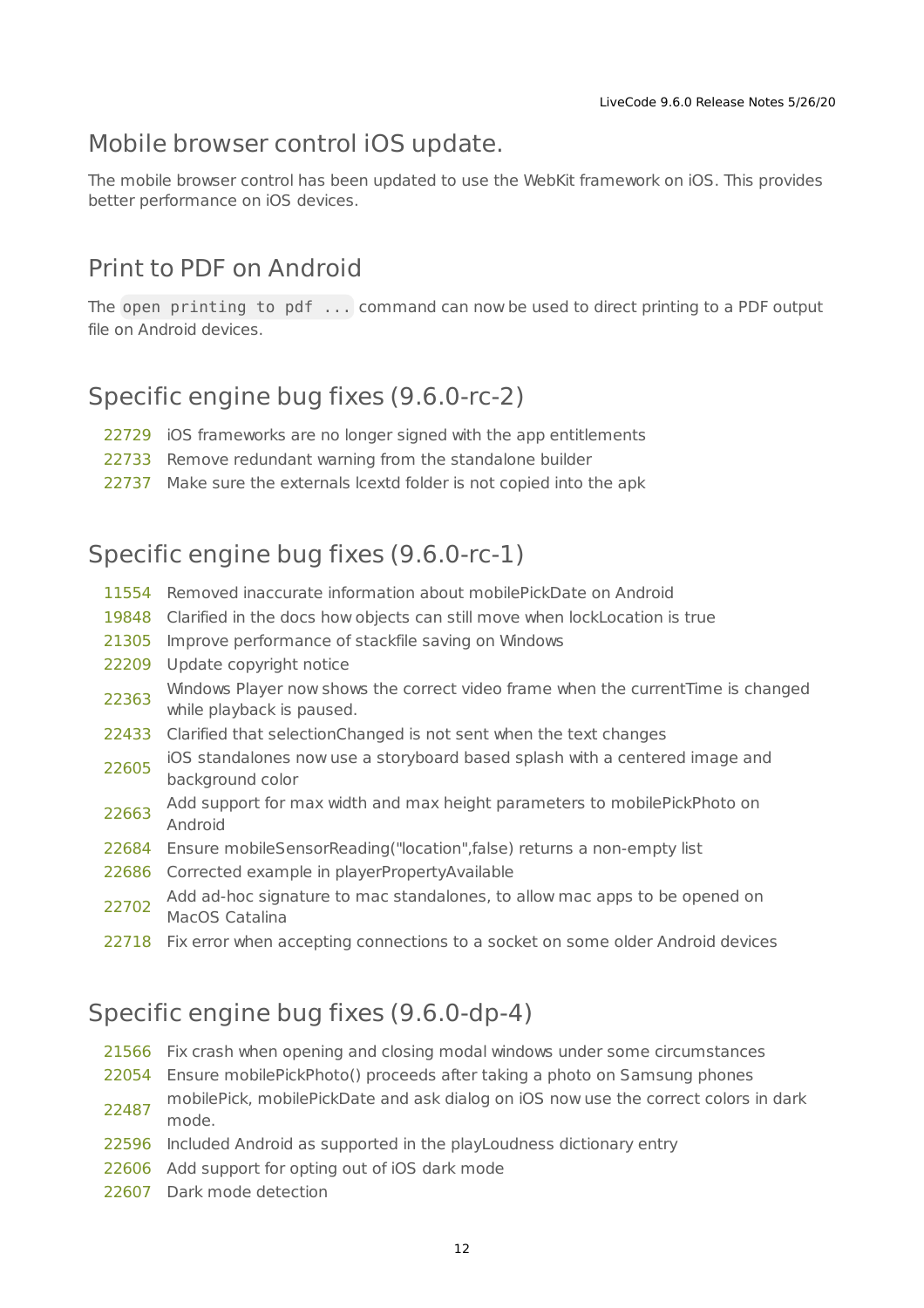- [22634](http://quality.livecode.com/show_bug.cgi?id=22634) Ensure mobilePick and mobilePickDate menus scale correctly on landscape orientation
- [22635](http://quality.livecode.com/show_bug.cgi?id=22635) Removed unsupported minimum deployment versions from the Android standalone settings
- [22645](http://quality.livecode.com/show_bug.cgi?id=22645) Add NSBluetoothAlwaysUsageDescription to iOS plist template
- [22664](http://quality.livecode.com/show_bug.cgi?id=22664) Support mobilePickPhoto "front camera" on Android
- [22671](http://quality.livecode.com/show_bug.cgi?id=22671) Ensure Android mobile player controller is not visible when the control is not visible
- [22673](http://quality.livecode.com/show_bug.cgi?id=22673) Show first frame in Android mobile player after loading file

## <span id="page-12-0"></span>Specific engine bug fixes (9.6.0-dp-3)

- [7948](http://quality.livecode.com/show_bug.cgi?id=7948) Added note that revDeleteFolder can not delete the defaultFolder
- [16240](http://quality.livecode.com/show_bug.cgi?id=16240) Explained the non-recursive behaviour of the replace command in its entry.
- [17361](http://quality.livecode.com/show_bug.cgi?id=17361) Ensure mobileControlDo "myinput", "focus" works on Android
- [18876](http://quality.livecode.com/show_bug.cgi?id=18876) Fix text duplication when deleting text previously entered into a field on Android
- [19997](http://quality.livecode.com/show_bug.cgi?id=19997) Ensure "the printPaperRectangle" returns the correct value
- [22295](http://quality.livecode.com/show_bug.cgi?id=22295) Added support for splash screens and icon for iPad Pro 11
- [22508](http://quality.livecode.com/show_bug.cgi?id=22508) Fix clipboard contents being cleared when setting dragdata on Windows
- [22511](http://quality.livecode.com/show_bug.cgi?id=22511) Fix multi-codepoint character parsing in JSONImport()
- [22530](http://quality.livecode.com/show_bug.cgi?id=22530) Update Android text rendering
- [22533](http://quality.livecode.com/show_bug.cgi?id=22533) Add support for the layerClipRect property to widgets
- [22536](http://quality.livecode.com/show_bug.cgi?id=22536) The replace command will no longer fail incorrectly in some cases where there are no possible replacements to be made
- [22552](http://quality.livecode.com/show_bug.cgi?id=22552) Fix crash touching screen during preOpenStack on Android
- [22556](http://quality.livecode.com/show_bug.cgi?id=22556) Drag and drop on macOS from LiveCode to another application no longer fails after three drags
- [22577](http://quality.livecode.com/show_bug.cgi?id=22577) Ensure the device token in push notifications is returned correctly
- [22591](http://quality.livecode.com/show_bug.cgi?id=22591) Ensure drag-n-drop of a filename with spaces onto Mail app adds the file as an attachment
- [22602](http://quality.livecode.com/show_bug.cgi?id=22602) Ensure setting the keyboardType has an effect on iOS even if the returnKeyType is not set
- [22612](http://quality.livecode.com/show_bug.cgi?id=22612) Allow detection of "Apple Distribution" certificates
- [22614](http://quality.livecode.com/show_bug.cgi?id=22614) Ensure focused control is correct when opacity of control under mouse pointer changes
- [22615](http://quality.livecode.com/show_bug.cgi?id=22615) Fix error when building an Android standalone if the Barcode Scanner widget is included
- [22616](http://quality.livecode.com/show_bug.cgi?id=22616) Fixed browser widget within a group on Android appearing in an incorrect position after moving the group

## <span id="page-12-1"></span>Specific engine bug fixes (9.6.0-dp-2)

- [22190](http://quality.livecode.com/show_bug.cgi?id=22190) Ensure setting the spaceAbove does not change the existing value of spaceBelow property
- [22213](http://quality.livecode.com/show_bug.cgi?id=22213) A new output kind detailed-utf8 has been added to the files and folders functions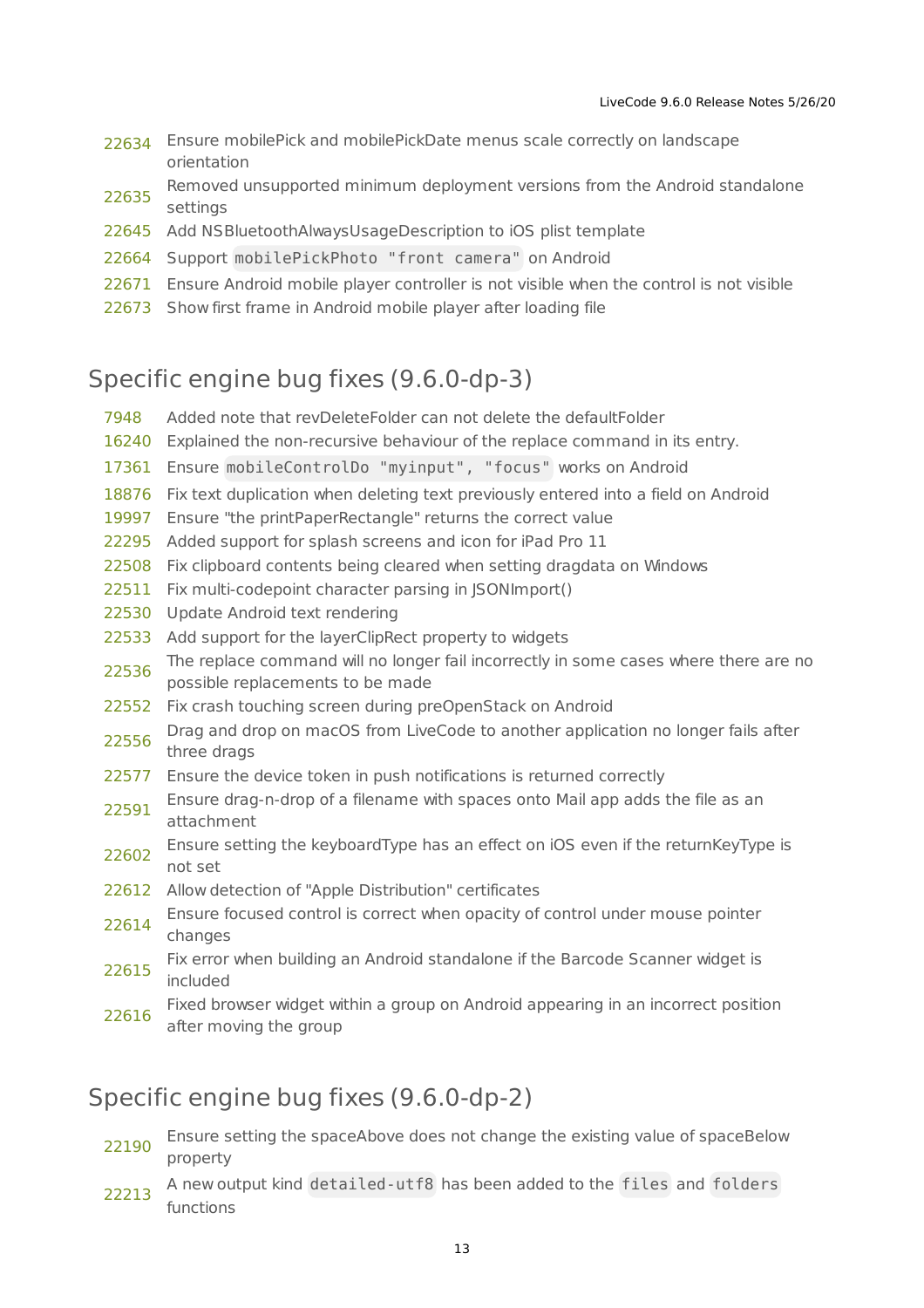- Fix page not displayed after setting htmltext of browser widget
- Ensure text sort of mixed ASCII/Unicode lines of a variable works correctly
- Add support for merging activity attributes in Android Manifest Merging mechanism
- Fix tabAlign property not saving when tabStops is not set
- Prevent crash when calling binarayDecode with wrong data input
- Fix iOS mobile browser controls not resizing after setting certain properties.
- Fix listing the executing object's stack rather than the object in the
- executionContexts for password protected stacks

## <span id="page-13-0"></span>Specific engine bug fixes (9.6.0-dp-1)

- Corrected missing text issue in the documentation for the log command
- Fix crash when an error occurs in a SQLite query
- Fix incorrect stack size on Android for fullscreen mode showAll when the device has a soft button bar
- Fix crash on Android coalescing window reshape events
- Fix compilation of ellipse elements in drawing svg compiler

# <span id="page-13-1"></span>LiveCode Community IDE changes

### <span id="page-13-2"></span>Specific IDE bug fixes (9.6.0-rc-2)

Only reselect key field in customprops editor in response to a change in hilite

### <span id="page-13-3"></span>Specific IDE bug fixes (9.6.0-dp-4)

- Fix wandering breakpoints in when deleting lines
- Ensure upload of a .livecode stack is possible in revOnline

### <span id="page-13-4"></span>Specific IDE bug fixes (9.6.0-dp-2)

- Sync auto complete field when msg box is scrolled horizontally
- Fix issue causing conditional breakpoints in repeat loops to only be evaluated once
- Add missing variable declaration to editorcommon
- Fix broken links in Resource Center
- Fix missing return in commoneditor scriptFormat

### <span id="page-13-5"></span>Specific IDE bug fixes (9.6.0-dp-1)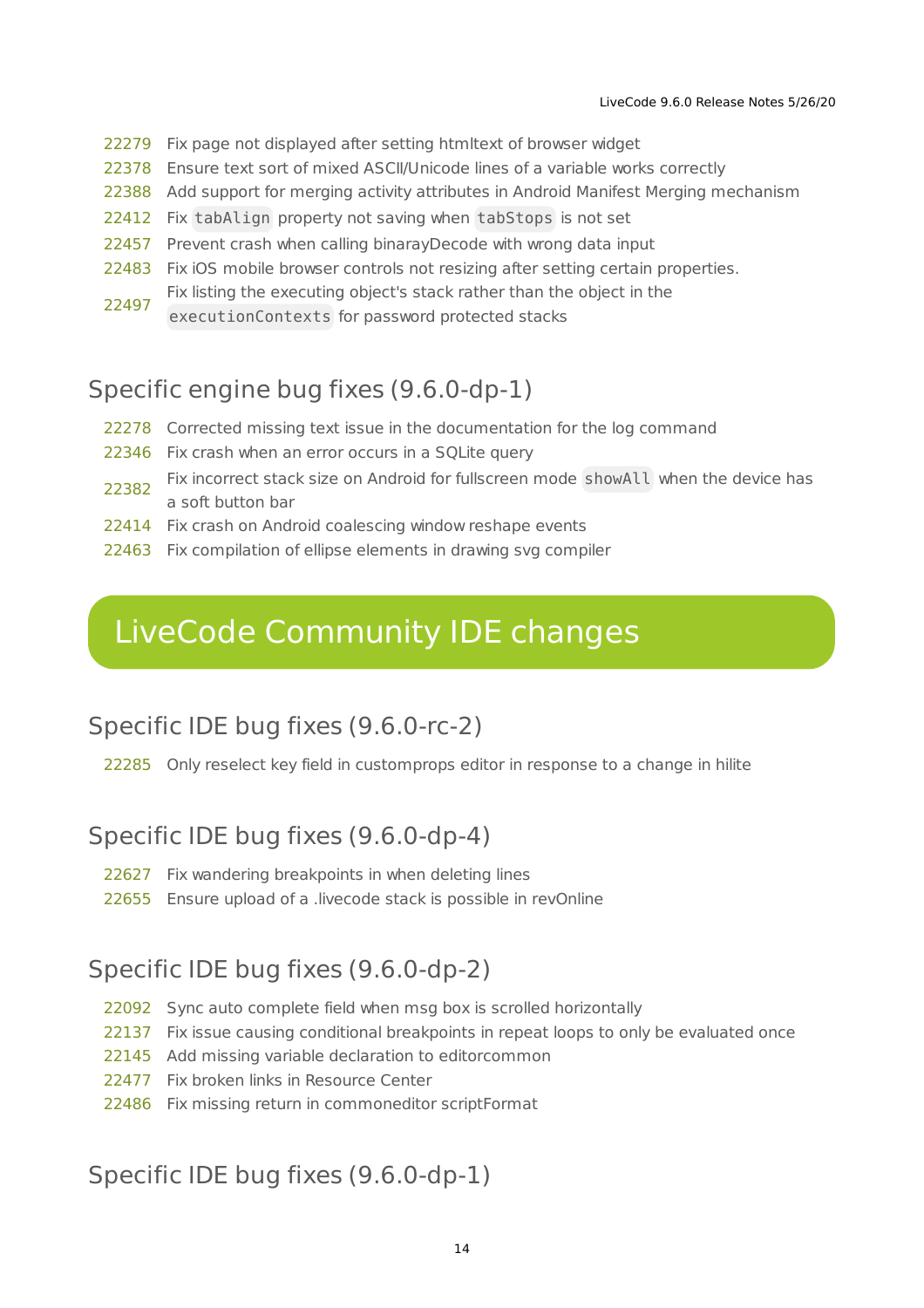- [16933](http://quality.livecode.com/show_bug.cgi?id=16933) Adapt icon size to text size in Project Browser
- [21576](http://quality.livecode.com/show_bug.cgi?id=21576) Split non-synonymous DataGrid commands deleteIndex and deleteIndexes as well as deleteLine and deleteLines in the documentation.
- [22440](http://quality.livecode.com/show_bug.cgi?id=22440) Fix card indentation in PB if stack name contains "of"
- [22443](http://quality.livecode.com/show_bug.cgi?id=22443) Align widget "icon" with connectors in Project Browser

# <span id="page-14-0"></span>LiveCode Community extension changes

## <span id="page-14-1"></span>Navigation Bar widget

#### No Highlight Option

Add an option to have none of the navigation items highlighted.

Properties

**•** The **hilighted Item** property has been enhanced to accept a value of 0 which indicates that no items will be highlighted.

Backward Compatibility Note

- If a stack is saved without an item being highlighted, then when opened in an earlier version of the widget, a call to getNavSelectedItemName will throw an error if called before an item is selected.
- The widget will render properly (with nothing highlighted) and issue the **hiliteChanged** message when an item is selected.

# <span id="page-14-2"></span>SVG Icon widget

#### Implementation

The svgpath widget will now only perform costly scaledWidth and scaledHeight recalculations when the widget width or height changes.

### <span id="page-14-3"></span>Browser widget

Browser widget iOS update.

The browser widget has been updated to use the WebKit framework on iOS. This provides better performance on iOS devices.

In addition, the update enables the browser widget 'userAgent' property on iOS.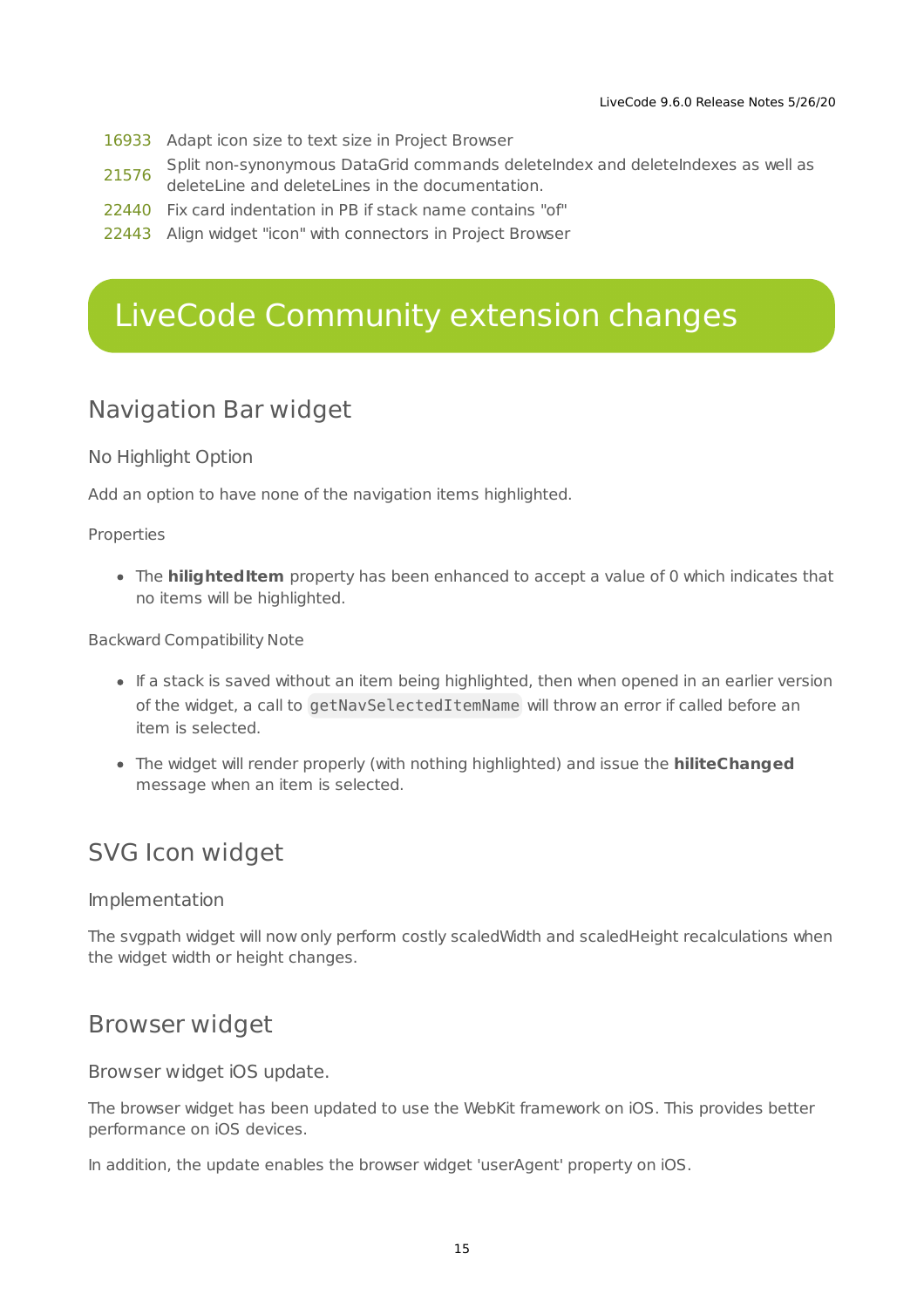# <span id="page-15-0"></span>Tree View widget

#### **Properties**

Enhance the Tree View Widget to support use on the mobile platform.

- Adjust row height when font name or size changes
- Trimming improvements
	- When font name or size changes, re-evaluate ellipsis width to properly trim contents of keys/values
	- In readOnly mode, only save space for a single icon on the right
	- o Prevent last character from being turned into an ellipsis
	- Width was being reported with extra space for an ellipsis when not needed
	- Remove padding from ellipsis width, only add padding when needed
- Save alternate row backgrounds property
- Save show border property

#### New properties:

- charsToTrimFromKey allow a sorting value to be added to the front of the key that is trimmed for display
- hilitedElementIsFolded adjust the fold state of the selected element
- formattedHeight content height for scroller support
- scroll and vScroll scroll position
- textHeight custom row height
- vScrollBar control visibility of scroll bar
- showHover allow hover to be disabled, useful on mobile
- iconHeight allow configuration of icon size
- showValues allow the values to be hidden

#### **Signals**

formattedHeightChanged - message to report content height change to support scrollers

# <span id="page-15-1"></span>Android Utilities module

#### Registering for lifecycle SensorEventListener

A new handler AndroidRegisterLifecycleListener has been added that allows for widgets to track application lifecycle events, specifying handlers to be called when the application is paused or resumed. The first parameter is the handler to be called when the application is paused. The second parameter is the handler to be called when the application is resumed.

The listener object returned by AndroidRegisterLifecycleListener can be unregistered by calling AndroidUnregisterLifecycleListener , meaning the pause and resume handlers will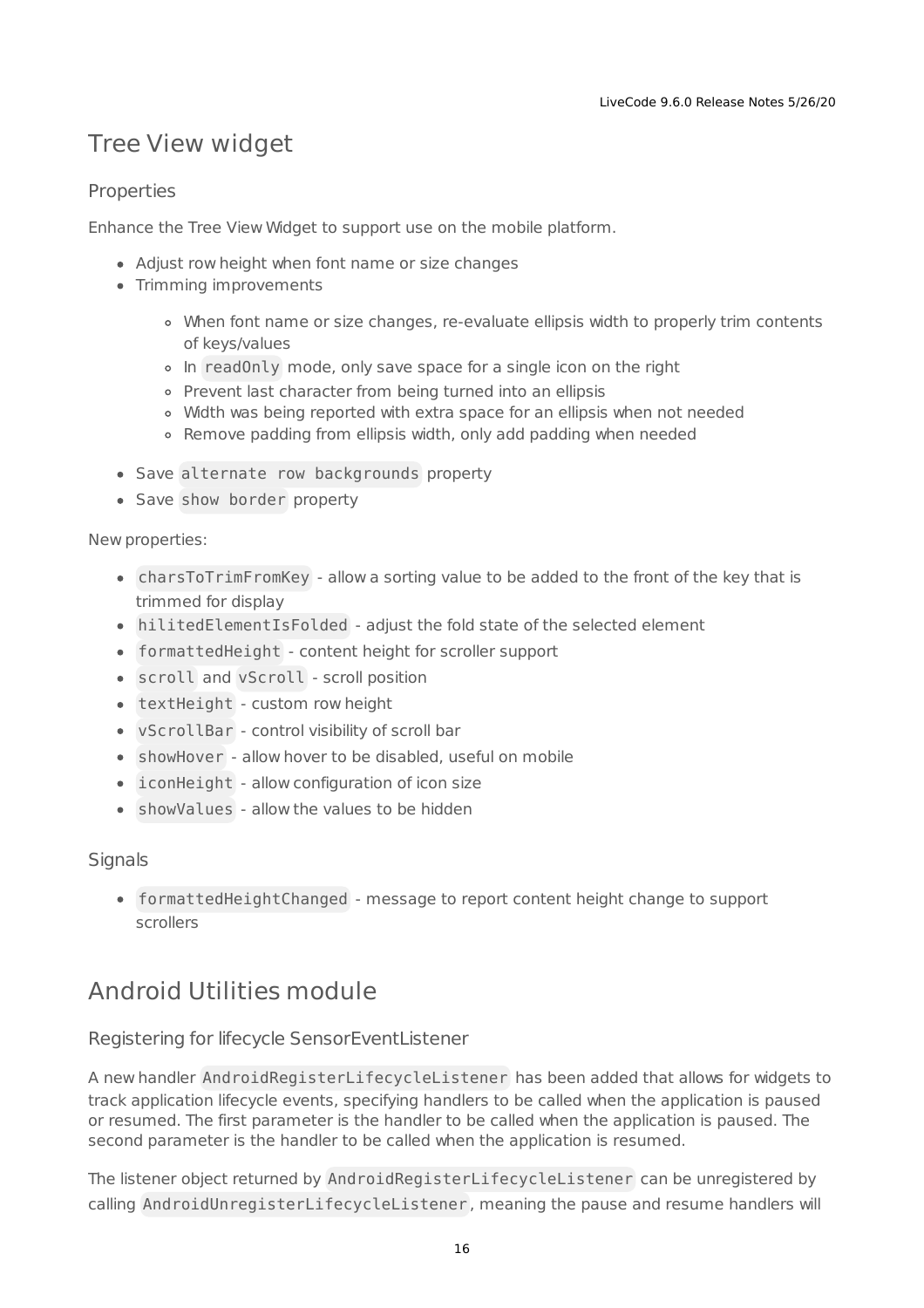no longer be called.

### <span id="page-16-0"></span>Specific extension bug fixes (9.6.0-rc-1)

- [22624](http://quality.livecode.com/show_bug.cgi?id=22624) Do not register click when scrolling (mobileScroller)
- [22688](http://quality.livecode.com/show_bug.cgi?id=22688) Fix bug preventing mobile browser control from loading after setting the "url" property to empty
- [22693](http://quality.livecode.com/show_bug.cgi?id=22693) Fix bug that caused url progress messages to be sent when setting the htmltext of the browser on Windows & Linux
- [22693](http://quality.livecode.com/show_bug.cgi?id=22693) Fix bug that caused url progress messages to be sent when setting the htmltext of the browser on Windows & Linux
- [22700](http://quality.livecode.com/show_bug.cgi?id=22700) Fix a crash when pressing "Next" on the virtual keyboard while editing android native field contents

### <span id="page-16-1"></span>Specific extension bug fixes (9.6.0-dp-4)

[22543](http://quality.livecode.com/show_bug.cgi?id=22543) Fix display of "file://" urls for documents within an iOS app's private folder [22668](http://quality.livecode.com/show_bug.cgi?id=22668) Fix bug preventing javascript being run from LiveCode script in the Android browser widget

### <span id="page-16-2"></span>Specific extension bug fixes (9.6.0-dp-3)

[22509](http://quality.livecode.com/show_bug.cgi?id=22509) Ensure null mEllipsisLength does not cause widget to crash

### <span id="page-16-3"></span>Specific extension bug fixes (9.6.0-dp-2)

- [21719](http://quality.livecode.com/show_bug.cgi?id=21719) Allow setting fold state of selected element
- [22241](http://quality.livecode.com/show_bug.cgi?id=22241) Ensure getting the scrollingEnabled of the native android field does not throw an error
- [22386](http://quality.livecode.com/show_bug.cgi?id=22386) Save alternate row backgrounds property
- [22387](http://quality.livecode.com/show_bug.cgi?id=22387) Save showBorder property
- [22498](http://quality.livecode.com/show_bug.cgi?id=22498) Fixed a bug in the compilation of SVG 'rotate()' transforms

# <span id="page-16-4"></span>LiveCode Indy engine changes

### <span id="page-16-5"></span>Camera Control Focus Mode

The focusModes and focusMode properties can now be used with cameraControlGet and cameraControlSet on Android devices to list and choose from the modes available on the configured camera input device.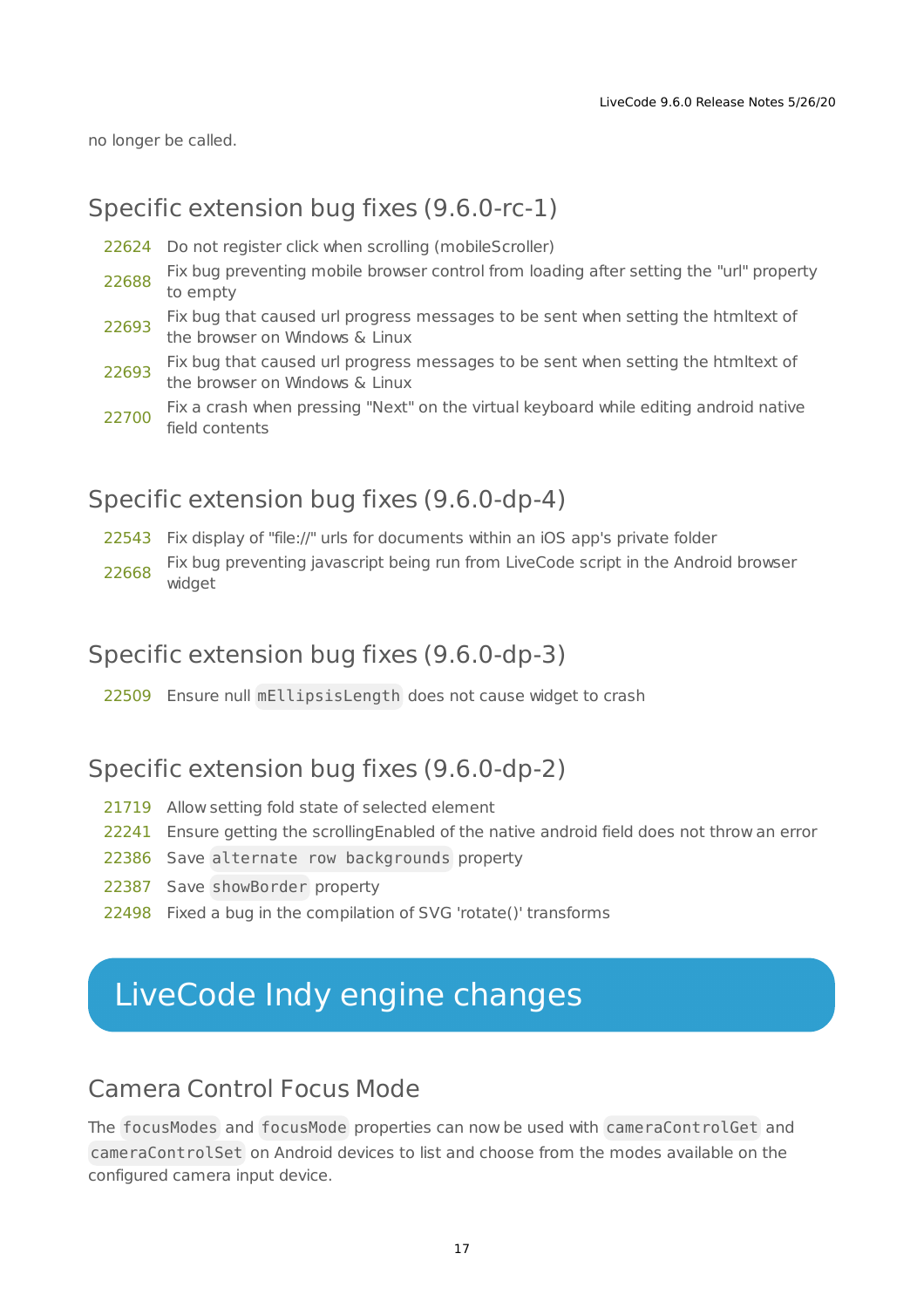The existing modes fixed, auto, and continuous together with new modes autoSmooth, macro , macroSmooth , infinity , continuousSmooth , and extended are now supported on Android, and are described in the dictionary entries for cameraControlGet and cameraControlSet .

The autoSmooth , macro , macroSmooth , and continuousSmooth focus modes are also now available on iOS.

### <span id="page-17-0"></span>cameraControl no longer automatically configures the audio and video input devices when created.

This allows the cameraControl to be configured for audio-only or video-only recording without unnecessary permission request dialogs being presented when the cameraControl is created.

The "videoDevices", "audioDevices", "videoDevice", and "audioDevice" cameraControl properties have been made available on Android, allowing video and audio input devices to be configured independently.

The "videoDevice" property accepts the values "default", "front", and "back" to specify the corresponding video input device, and the "audioDevice" property accepts the value "default" to specify the default audio input device.

You can restore the previous behaviour by adding two more lines to your scripts to set both video and audio devices to their defaults:

cameraControlCreate "myCamera" cameraControlSet "myCamera", "videoDevice", "default" cameraControlSet "myCamera", "audioDevice", "default"

# Specific engine bug fixes (9.6.0-rc-2)

[22731](http://quality.livecode.com/show_bug.cgi?id=22731) Fix Android cameraControl showing before being made visible

# Specific engine bug fixes (9.6.0-rc-1)

[22580](http://quality.livecode.com/show_bug.cgi?id=22580) Fix crash recording from non-visible cameraControl on Windows

# Specific engine bug fixes (9.6.0-dp-3)

[22409](http://quality.livecode.com/show_bug.cgi?id=22409) Fix unusable files created by cameraControl when recording more than 10 seconds of audio on Mac

[22540](http://quality.livecode.com/show_bug.cgi?id=22540) Improve quality of WMV video files recorded by cameraControl on Windows

# Specific engine bug fixes (9.6.0-dp-2)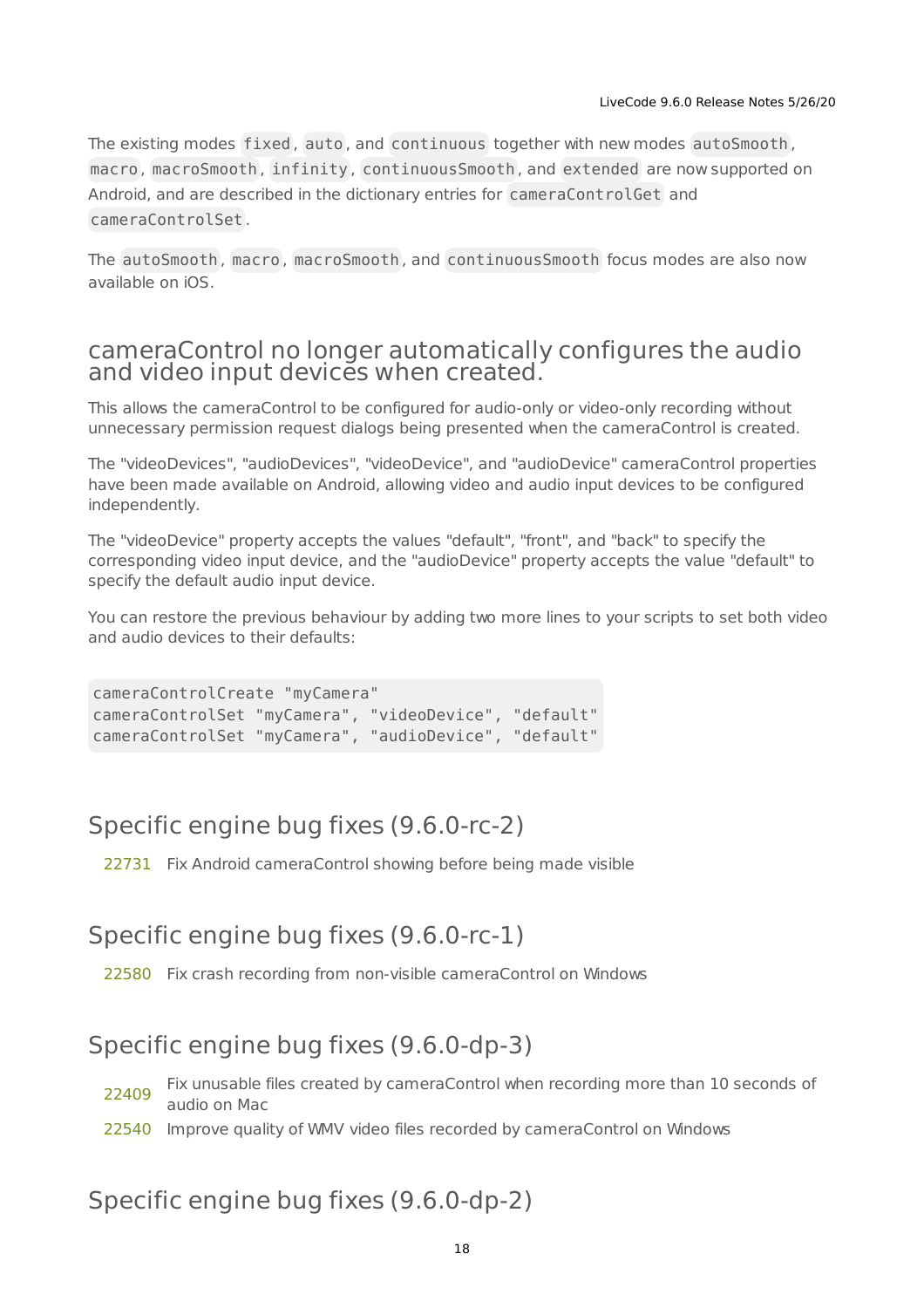[18655](http://quality.livecode.com/show_bug.cgi?id=18655) Fix handling of device orientation in iOS and Android camera controls

# <span id="page-18-0"></span>LiveCode Indy extension changes

## <span id="page-18-1"></span>Android Barcode Scanner widget

Android barcode scanner torchMode property

A new property torchMode has been added to the Android barcode scanning widget. This property can be used to control when the device's flash light will turn on. The flash light can be used to improve scanning results in low light conditions.

If set to off , the flash light will never turn on. If set to on , the flash light will always be on. If set to auto , the flash light will turn on when the ambient light levels are deemed too low.

#### Android barcode scanner isOperational property

A new read only boolean isOperational property has been added to the Android barcode scanning widget. This property returns true if the widget is ready to scan barcodes.

Additional libraries are required by the barcode scanning widget which are managed by Google Play Services and may be loaded or updated as required, meaning that barcode scanner may take some time to be operational. The isOperational property can be used to determine if the scanner is ready to detect barcodes.

#### Android barcode scanner camera focus modes

The Android barcode scanning widget has been updated to use the "auto" and "macro" focus modes of the device's camera. These modes will be used automatically when the device's camera does not support the continuous-video focus mode, improving scanning performance on older devices.

### <span id="page-18-2"></span>Speech Library

New library to synthesize speech

A new macOS, iOS and Android library has been added that provides functionality for syntheisizing speech has been implemented.

The library allows for choosing from among the system voices, altering the speech rate and pitch of the voice and speaking an utterance.

See the dictionary for full details.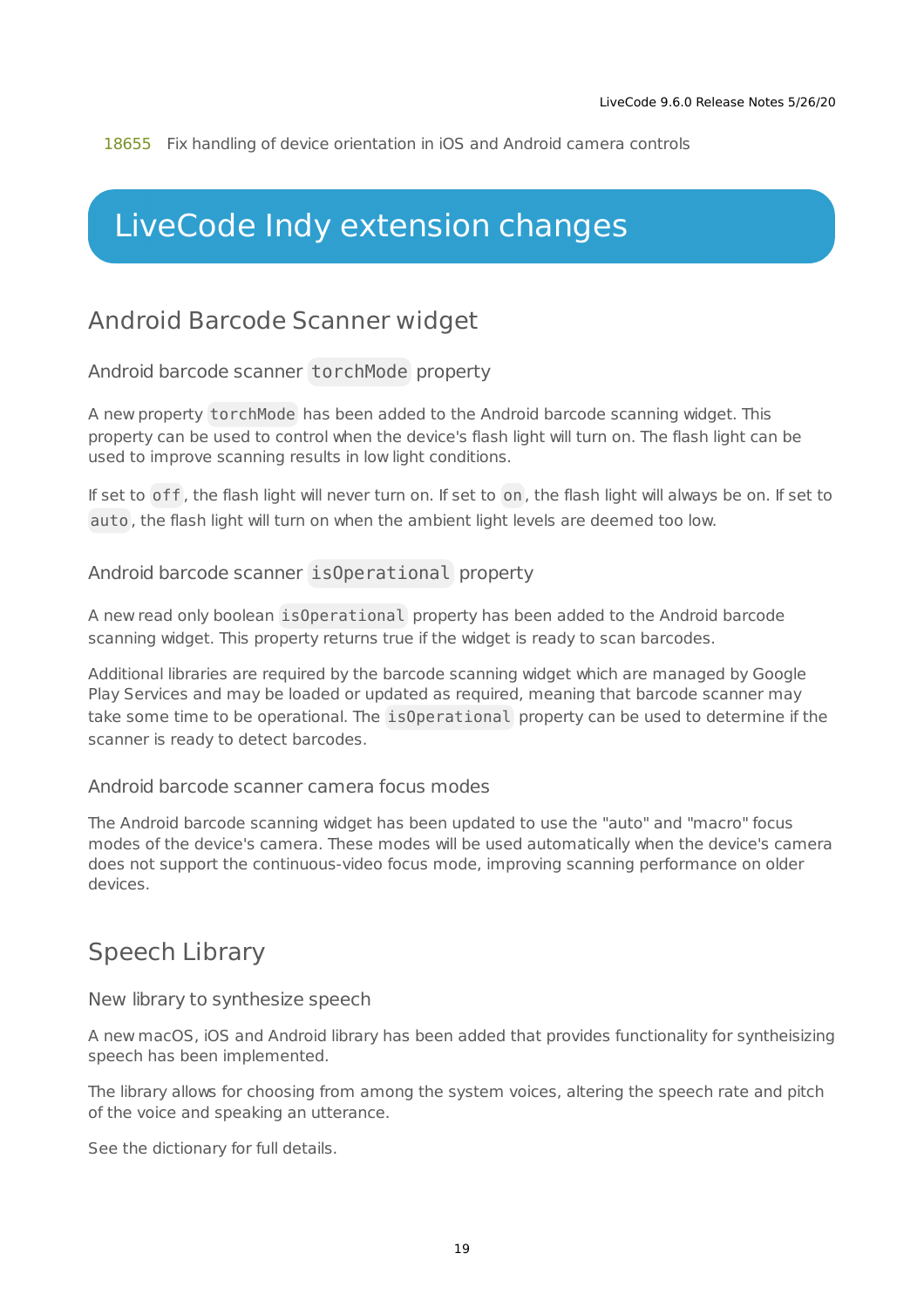# Specific extension bug fixes (9.6.0-rc-1)

- [22315](http://quality.livecode.com/show_bug.cgi?id=22315) Added torchMode property to Android barcode scanning widget
- [22679](http://quality.livecode.com/show_bug.cgi?id=22679) Add support for use of the Speech Library on Android 4.4
- [22697](http://quality.livecode.com/show_bug.cgi?id=22697) The snapshot of a scanned barcode is occasionally skewed
- [22716](http://quality.livecode.com/show_bug.cgi?id=22716) The Android barcode scanning widget continues to scan when disabled but not when invisible

### Specific extension bug fixes (9.6.0-dp-4)

- [22609](http://quality.livecode.com/show_bug.cgi?id=22609) Barcode library and widget fail to detect when the format is set to "QR Code"
- [22637](http://quality.livecode.com/show_bug.cgi?id=22637) Fix speechSetVoice failing to set the voice if it is previously set
- [22666](http://quality.livecode.com/show_bug.cgi?id=22666) Barcode scanning widget can occasionally crash when deleted

# <span id="page-19-0"></span>LiveCode builder changes

## <span id="page-19-1"></span>LiveCode Builder Language

Objective-C block support

The handler CreateObjcBlockPointerFromHandler has been added the objc module which facilitates the calling of Objective-C methods that require blocks. Objective-C blocks are objects defining fragments of code which can be called at a later date, typically used by methods that require progress callbacks or completion handlers.

CreateObjcBlockPointerFromHandler wraps a LCB handler in an ObjcBlockPointer and returns true on success and false otherwise. In order to call the CreateObjcBlockPointerFromHandler , pass the handler to be wrapped as the first argument and the variable into which the ObjcBlockPointer should be placed as the second.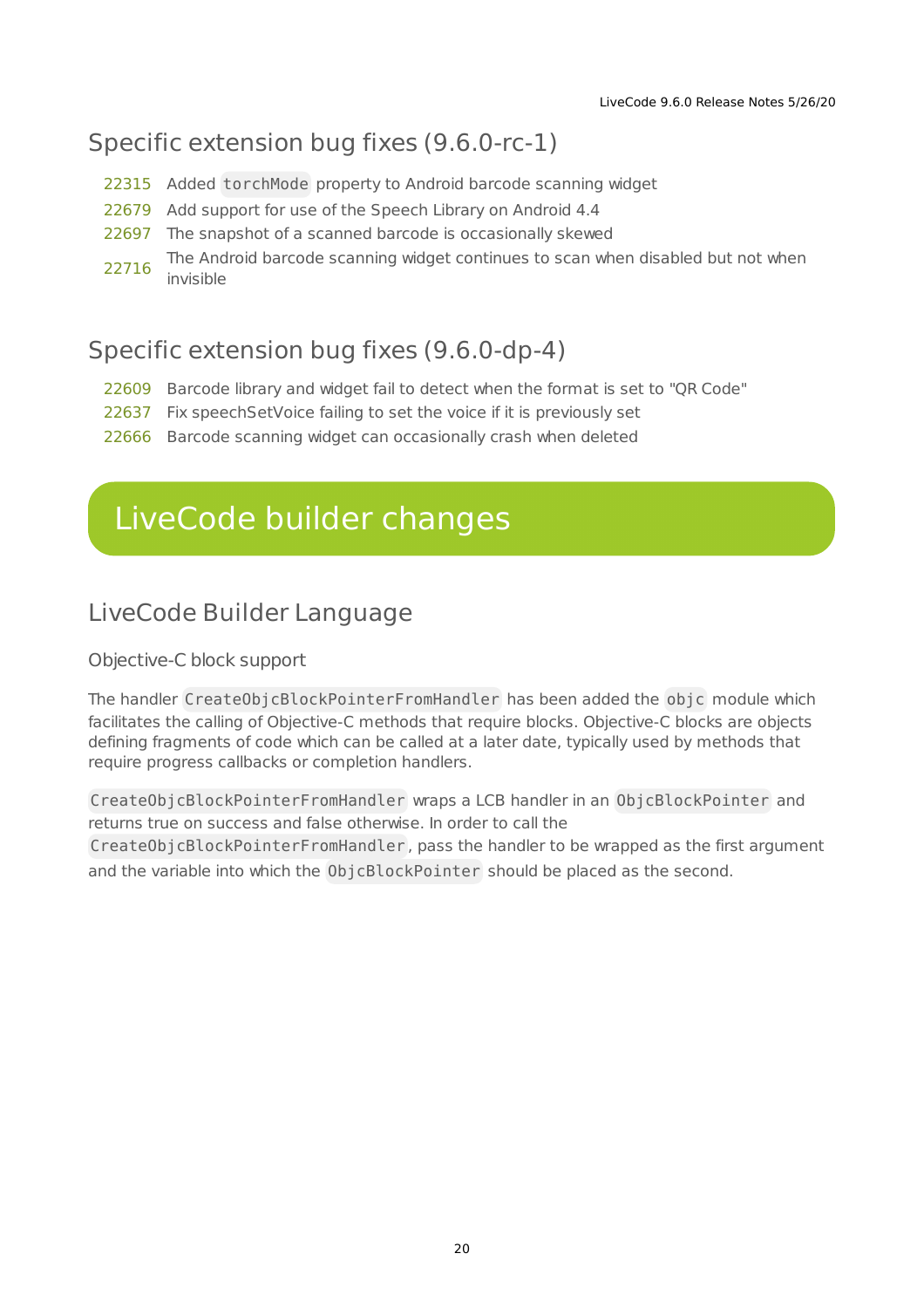```
private variable sRequestPermissionsCompletionHandler as optional
ObjcBlockPointer
private variable sTarget as ScriptObject
public handler AudioLibraryInitialize() returns Boolean
    if not
CreateObjcBlockPointerFromHandler(RequestPermissionsCompletionHandler, \
sRequestPermissionsCompletionHandler) then
        put nothing into sRequestPermissionsCompletionHandler
        return false
   end if
   put the caller into sTarget
    return true
end handler
public handler RequestPermissionsCompletionHandler(in pBlock as
ObjcBlockPointer, in pGranted as CBool)
    post "AudioLibraryRequestPermissionsCallback" to sTarget with [pGranted]
end handler
```
In the example above, the handler RequestPermissionsCompletionHandler is wrapped by the ObjcBlockPointer sRequestPermissionsCompletionHandler .

The first parameter of the wrapped handler should be an ObjcBlockPointer. The remaining parameters should match those of the Objective-C block the ObjcBlockPointer will be used with.

Once created, an ObjcBlockPointer can be used to call Objective-C methods that require blocks, passing the created ObjcBlockPointer where an Objective-C block would be expected.

```
private foreign handler ObjC_AVCaptureDeviceRequestAccessForMediaType(in
pMediaType as ObjcId, in pCompletionHandler as ObjcBlockPointer) \
   returns nothing \
   binds to
"objc:AVCaptureDevice.+requestAccessForMediaType:completionHandler:"
public handler AudioLibraryRequestPermissions()
   unsafe
ObjC AVCaptureDeviceRequestAccessForMediaType(StringToNSString("soun"),
sRequestPermissionsCompletionHandler)
   end unsafe
end handler
```
In the example above, the handler AudioLibraryRequestPermissions uses the previously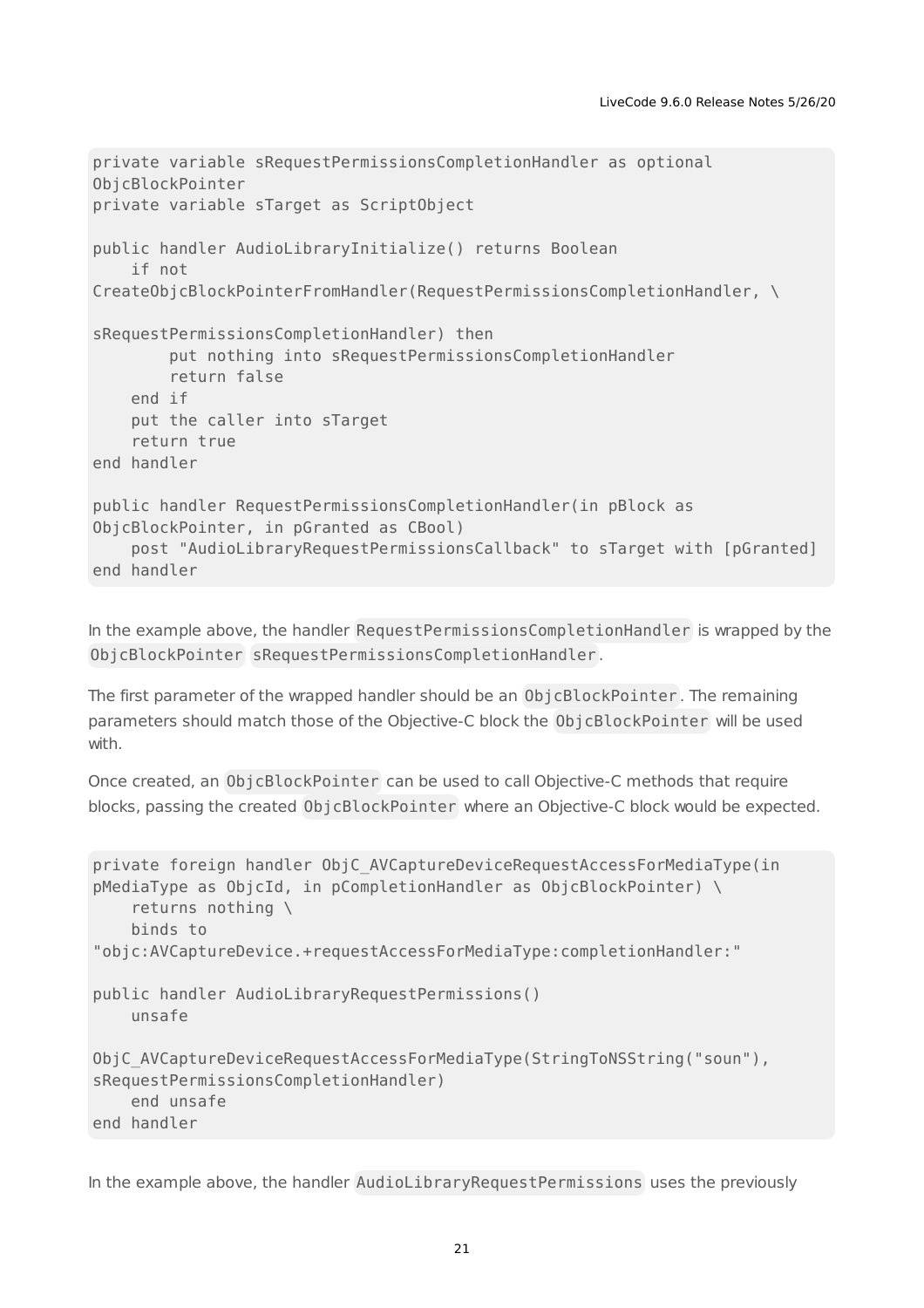created block pointer, sRequestPermissionsCompletionHandler , when calling the requestAccessForMediaType:completionHandler: method of the AVCaptureDevice type. The method expects the second argument, completionHandler: , to be a block that takes a single BOOL parameter, which in this case matched the signature of the handler RequestPermissionsCompletionHandler .

The wrapped handler will be called whenever the block is invoked, with the first parameter being the ObjcBlockPointer used to wrap the handler.

In the above example, the RequestPermissionsCompletionHandler handler will be called when the completionHandler: block is invoked, which in this case will be when the request permissions process has completed.

The lifetime of a created ObjcBlockPointer is not automatically managed. When such a value has no more references to it and it is no longer going to be used, DeleteObjcBlockPointer should be used to free the resources used by it.

```
public handler AudioLibraryFinalize()
    if sRequestPermissionsCompletionHandler is not nothing then
        DeleteObjcBlockPointer(sRequestPermissionsCompletionHandler)
        put nothing into sRequestPermissionsCompletionHandler
    end if
end handler
```
# <span id="page-21-0"></span>LiveCode Builder Host Library

#### Widget library

The popup widget command now correctly positions the widget.

## <span id="page-21-1"></span>Specific builder bug fixes (9.6.0-rc-1)

[22379](http://quality.livecode.com/show_bug.cgi?id=22379) Fix error calling foreign handlers with non-default calling convention on 64-bit Windows

## <span id="page-21-2"></span>Specific builder bug fixes (9.6.0-dp-3)

[19973](http://quality.livecode.com/show_bug.cgi?id=19973) A null listener parameter no longer causes a crash.

[22603](http://quality.livecode.com/show_bug.cgi?id=22603) The popup widget command incorrectly positions the popped up widget

# <span id="page-21-3"></span>Dictionary additions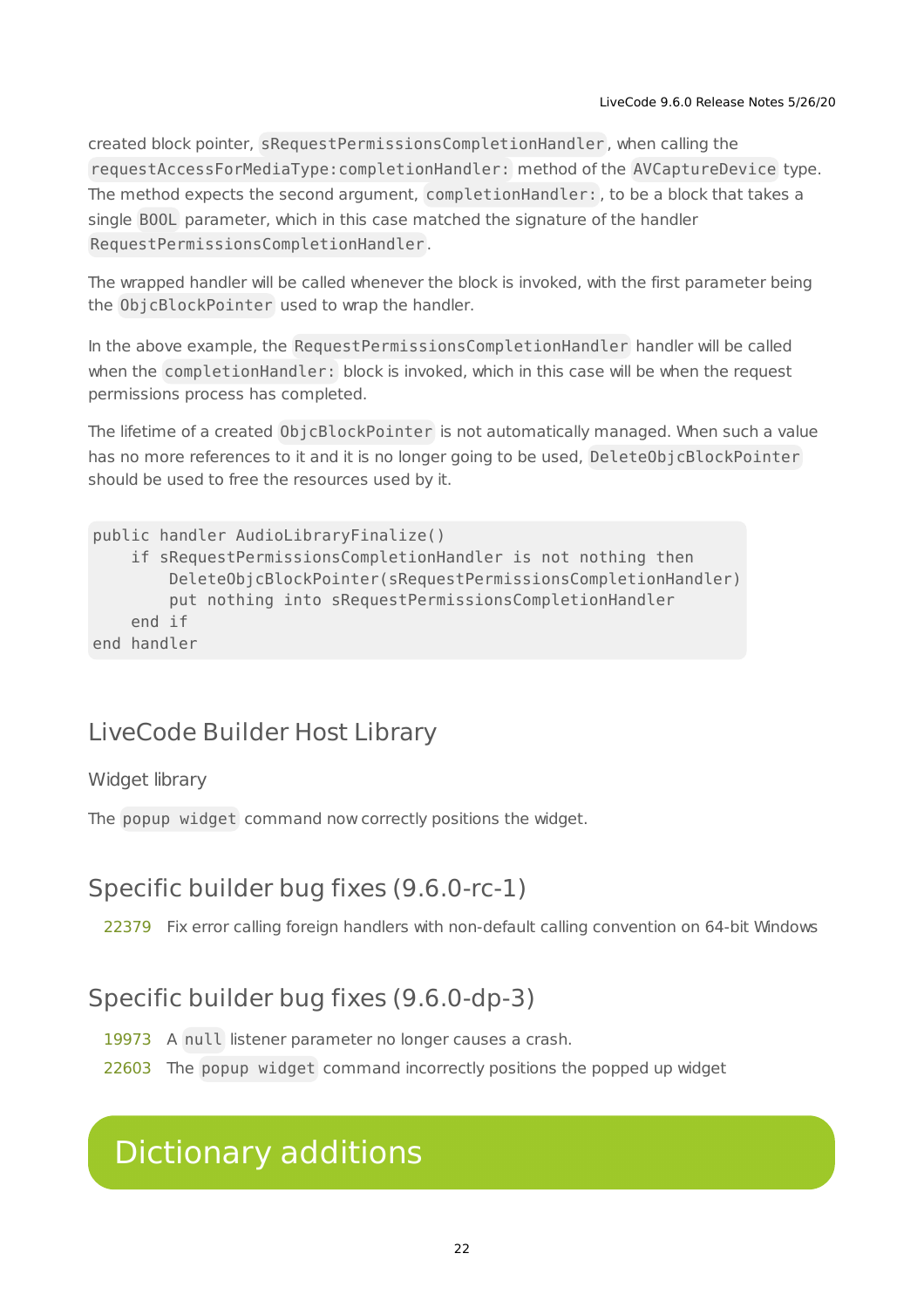**systemAppearance** (property) has been added to the dictionary.

# <span id="page-22-0"></span>Previous release notes

- [LiveCode](https://downloads.livecode.com/livecode/9_5_1/LiveCodeNotes-9_5_1.pdf) 9.5.1 Release Notes
- [LiveCode](https://downloads.livecode.com/livecode/9_5_0/LiveCodeNotes-9_5_0.pdf) 9.5.0 Release Notes
- [LiveCode](https://downloads.livecode.com/livecode/9_0_5/LiveCodeNotes-9_0_5.pdf) 9.0.5 Release Notes
- [LiveCode](https://downloads.livecode.com/livecode/9_0_4/LiveCodeNotes-9_0_4.pdf) 9.0.4 Release Notes
- [LiveCode](https://downloads.livecode.com/livecode/9_0_3/LiveCodeNotes-9_0_3.pdf) 9.0.3 Release Notes
- [LiveCode](https://downloads.livecode.com/livecode/9_0_2/LiveCodeNotes-9_0_2.pdf) 9.0.2 Release Notes
- [LiveCode](https://downloads.livecode.com/livecode/9_0_1/LiveCodeNotes-9_0_1.pdf) 9.0.1 Release Notes
- [LiveCode](https://downloads.livecode.com/livecode/9_0_0/LiveCodeNotes-9_0_0.pdf) 9.0.0 Release Notes
- [LiveCode](https://downloads.livecode.com/livecode/8_1_9/LiveCodeNotes-8_1_9.pdf) 8.1.9 Release Notes
- [LiveCode](https://downloads.livecode.com/livecode/8_1_8/LiveCodeNotes-8_1_8.pdf) 8.1.8 Release Notes
- [LiveCode](https://downloads.livecode.com/livecode/8_1_7/LiveCodeNotes-8_1_7.pdf) 8.1.7 Release Notes
- [LiveCode](https://downloads.livecode.com/livecode/8_1_6/LiveCodeNotes-8_1_6.pdf) 8.1.6 Release Notes
- [LiveCode](https://downloads.livecode.com/livecode/8_1_5/LiveCodeNotes-8_1_5.pdf) 8.1.5 Release Notes
- [LiveCode](https://downloads.livecode.com/livecode/8_1_4/LiveCodeNotes-8_1_4.pdf) 8.1.4 Release Notes
- [LiveCode](https://downloads.livecode.com/livecode/8_1_3/LiveCodeNotes-8_1_3.pdf) 8.1.3 Release Notes
- [LiveCode](https://downloads.livecode.com/livecode/8_1_2/LiveCodeNotes-8_1_2.pdf) 8.1.2 Release Notes
- [LiveCode](https://downloads.livecode.com/livecode/8_1_10/LiveCodeNotes-8_1_10.pdf) 8.1.10 Release Notes
- [LiveCode](https://downloads.livecode.com/livecode/8_1_1/LiveCodeNotes-8_1_1.pdf) 8.1.1 Release Notes
- [LiveCode](https://downloads.livecode.com/livecode/8_1_0/LiveCodeNotes-8_1_0.pdf) 8.1.0 Release Notes
- [LiveCode](https://downloads.livecode.com/livecode/8_0_2/LiveCodeNotes-8_0_2.pdf) 8.0.2 Release Notes
- [LiveCode](https://downloads.livecode.com/livecode/8_0_1/LiveCodeNotes-8_0_1.pdf) 8.0.1 Release Notes
- [LiveCode](https://downloads.livecode.com/livecode/8_0_0/LiveCodeNotes-8_0_0.pdf) 8.0.0 Release Notes
- [LiveCode](https://downloads.livecode.com/livecode/7_1_4/LiveCodeNotes-7_1_4.pdf) 7.1.4 Release Notes
- [LiveCode](https://downloads.livecode.com/livecode/7_1_3/LiveCodeNotes-7_1_3.pdf) 7.1.3 Release Notes
- [LiveCode](https://downloads.livecode.com/livecode/7_1_2/LiveCodeNotes-7_1_2.pdf) 7.1.2 Release Notes
- 
- [LiveCode](https://downloads.livecode.com/livecode/7_1_1/LiveCodeNotes-7_1_1.pdf) 7.1.1 Release Notes
- [LiveCode](https://downloads.livecode.com/livecode/7_1_0/LiveCodeNotes-7_1_0.pdf) 7.1.0 Release Notes
- [LiveCode](https://downloads.livecode.com/livecode/7_0_6/LiveCodeNotes-7_0_6.pdf) 7.0.6 Release Notes
- [LiveCode](https://downloads.livecode.com/livecode/7_0_4/LiveCodeNotes-7_0_4.pdf) 7.0.4 Release Notes
- [LiveCode](https://downloads.livecode.com/livecode/7_0_3/LiveCodeNotes-7_0_3.pdf) 7.0.3 Release Notes
- [LiveCode](https://downloads.livecode.com/livecode/7_0_1/LiveCodeNotes-7_0_1.pdf) 7.0.1 Release Notes
- [LiveCode](https://downloads.livecode.com/livecode/7_0_0/LiveCodeNotes-7_0_0.pdf) 7.0.0 Release Notes
- [LiveCode](https://downloads.livecode.com/livecode/6_7_9/LiveCodeNotes-6_7_9.pdf) 6.7.9 Release Notes
- [LiveCode](https://downloads.livecode.com/livecode/6_7_8/LiveCodeNotes-6_7_8.pdf) 6.7.8 Release Notes
- [LiveCode](https://downloads.livecode.com/livecode/6_7_7/LiveCodeNotes-6_7_7.pdf) 6.7.7 Release Notes
- [LiveCode](https://downloads.livecode.com/livecode/6_7_6/LiveCodeNotes-6_7_6.pdf) 6.7.6 Release Notes
- [LiveCode](https://downloads.livecode.com/livecode/6_7_4/LiveCodeNotes-6_7_4.pdf) 6.7.4 Release Notes
- [LiveCode](https://downloads.livecode.com/livecode/6_7_2/LiveCodeNotes-6_7_2.pdf) 6.7.2 Release Notes
- [LiveCode](https://downloads.livecode.com/livecode/6_7_11/LiveCodeNotes-6_7_11.pdf) 6.7.11 Release Notes
- [LiveCode](https://downloads.livecode.com/livecode/6_7_10/LiveCodeNotes-6_7_10.pdf) 6.7.10 Release Notes
- [LiveCode](https://downloads.livecode.com/livecode/6_7_1/LiveCodeNotes-6_7_1.pdf) 6.7.1 Release Notes
- [LiveCode](https://downloads.livecode.com/livecode/6_7_0/LiveCodeNotes-6_7_0.pdf) 6.7.0 Release Notes
- [LiveCode](https://downloads.livecode.com/livecode/6_6_5/LiveCodeNotes-6_6_5.pdf) 6.6.5 Release Notes